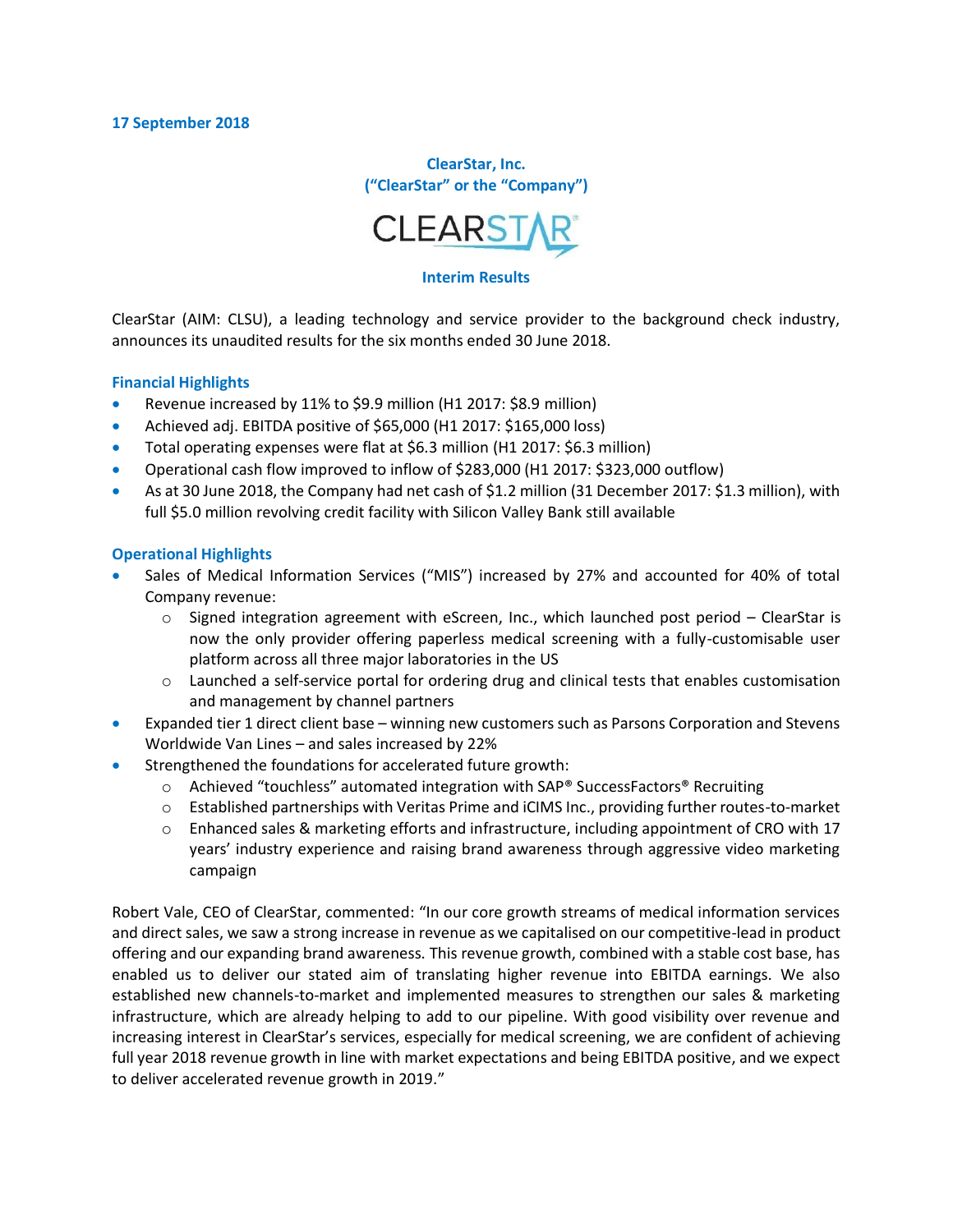#### **Enquiries:**

| ClearStar, Inc.                                       | +1 770 416 1900  |
|-------------------------------------------------------|------------------|
|                                                       |                  |
| Robert Vale, Chief Executive Officer                  |                  |
| David Pattillo, Chief Financial Officer               |                  |
|                                                       |                  |
| finnCap Ltd.                                          | +44 20 7220 0500 |
| Jonny Franklin-Adams, Simon Hicks - Corporate Finance |                  |
| Andrew Burdis - ECM                                   |                  |
|                                                       |                  |
| Luther Pendragon Ltd.                                 | +44 20 7618 9100 |
| Harry Chathli, Claire Norbury                         |                  |

The information communicated in this announcement contains inside information for the purposes of Article 7 of the Market Abuse Regulation (EU) No. 596/2014.

*Robert Vale, CEO, and David Pattillo, CFO, will be hosting a presentation for analysts at 9.30am BST on 17 September 2018 at the offices of Luther Pendragon, 48 Gracechurch Street, London, EC3V 0EJ*

#### **About ClearStar**

ClearStar, Inc. is a leading and trusted background check technology, strategic services and decisionmaking information provider to employers and background screening companies.

A seven-time Inc. 5000 honouree and founding member of the National Association of Professional Background Screeners, ClearStar has provided innovative technology solutions to businesses in the human capital management industry from its corporate offices in Alpharetta, Georgia since 1995. For more information about ClearStar, please visit: [www.clearstar.net.](http://www.clearstar.net/)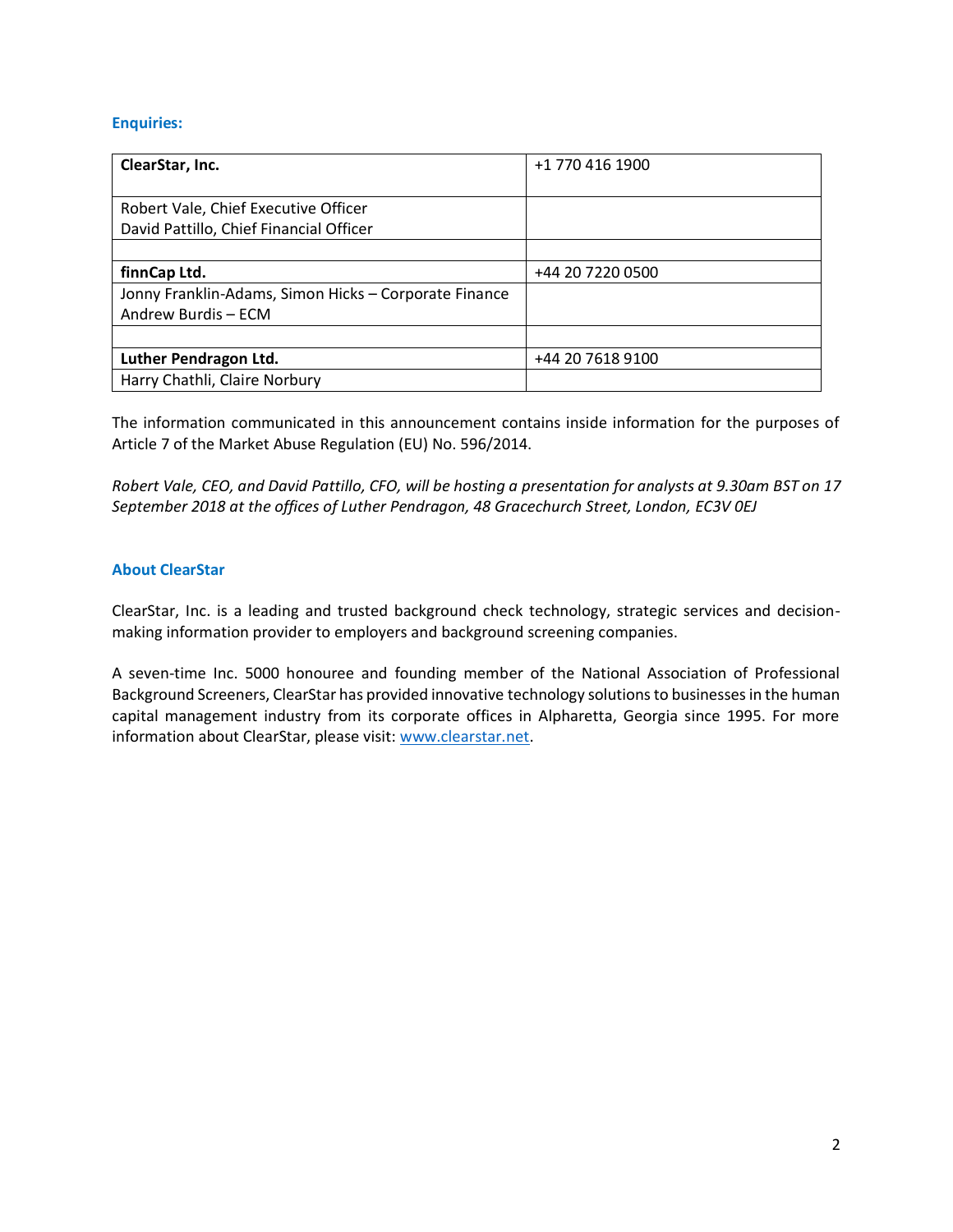#### **Operational Review**

ClearStar achieved its highest-ever revenue for a six-month period of \$9.9 million, growth of 11% over the same period of the prior year, which was driven by the onboarding of new direct customers that were won in 2017, primarily for background screening, and the increased adoption by channel partner customers of the Company's industry-leading medical screening services. Importantly, this increase in revenue, combined with tight control over costs, enabled ClearStar to generate positive EBITDA for the first half of 2018. The Company also continued to strengthen its platform and expand its routes-to-market, with these measures already contributing ClearStar signing new customers.

#### *Investing for growth*

ClearStar continued to strengthen the foundations of the business and position it for accelerated growth through establishing further integrations to expand its offer and channels-to-market, enhancing its technology and expanding its sales & marketing efforts.

#### *Establishing integrations*

Towards the end of the period, ClearStar signed an agreement for the integration of its ClearMD mobile drug testing solution with eScreen, Inc., an Alere company. Launched post period, this doubled – to over 9,500 – the number of test collection sites where ClearStar's mobile solution for medical test ordering can be used, and has particularly expanded coverage in rural areas. In addition to the Company's existing integrations with LabCorp and Quest Diagnostics, ClearStar is now the only provider offering paperless medical screening with a fully-customisable user platform across all three of the major laboratories in the US – and the Company expects to benefit from the economies of scale associated with engaging multiple large suppliers.

Following achieving integration with SAP® SuccessFactors® Recruiting last year, during the period ClearStar became among the first to achieve "touchless" automated integration. This streamlines the recruitment process by auto-initiating the background check when a candidate reaches a particular stage in the hiring processthat can be set by the employer, which enables consistency across different recruiters as well as accelerating the overall recruitment process. This was further enhanced with the deployment of an integrated solution that allows the applicant to confidentially input their data into SAP® SuccessFactors® via the Company's portal while at the same time scheduling their clinical or drug tests.

As a result of the SAP® SuccessFactors® integration, ClearStar formed a strategic partnership with Veritas Prime, a leading provider in SAP® SuccessFactors® sales, services and support, to offer Veritas' clients an opportunity to quickly and seamlessly adopt the Company's background screening solutions. During the period, the Company commenced winning new business through this partnership with Veritas and its integration with SAP® SuccessFactors®, such as being appointed by Spark Therapeutics, Inc., a NASDAQlisted late clinical stage gene therapy company.

In addition, ClearStar also partnered with iCIMS Inc. to integrate its background screening and drug testing solutions into the iCIMS Talent Platform, a suite of talent acquisition tools with a client base of over 3,500.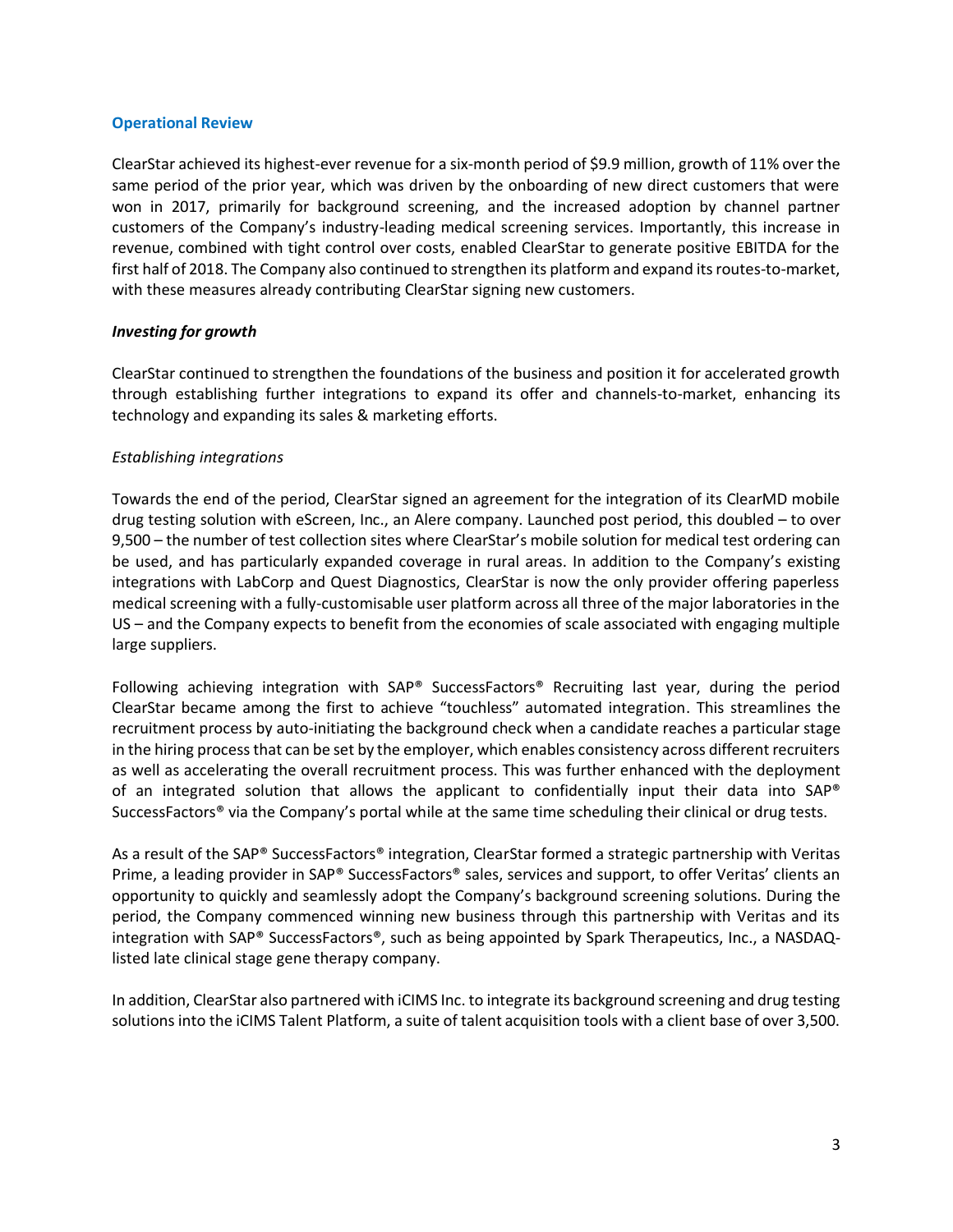#### *Enhancing technology*

During the period, ClearStar launched a new portal for self-service ordering of drug and clinical screening. This enables channel partner clients to choose which ClearStar products to make available for the employer and decide on pricing as well as to customise the display to their own branding. The Company also introduced an auto-register function, called Fast Pass, that automatically collects information that has already been gathered by an integrated platform with the need for user interaction, which enables a quicker and more user-friendly registration process.

As noted above, ClearStar enhanced its SAP® SuccessFactors® integration with the deployment of a "touchless" automatic solution – and was one of the first companies to enable this feature.

The Company achieved a key milestone during the period with all of its US-based applications becoming responsive software design compliant. As a result, all users of ClearStar's solutions in the US can access the services via a mobile device.

#### *Expanding sales & marketing*

ClearStar continued to expand its sales & marketing efforts during the period. In particular, it deployed the second phase of its award-winning "We Work" marketing campaign, which is proving disruptive to the industry and is enhancing the Company's brand recognition with over 1.5 million views of its video campaign during the period. The Company also strengthened its sales team with the appointment of a new Chief Revenue Officer who brings over 17 years' experience of leading large sales teams in the background screening market. The Company also created three new enterprise sales roles and, post period, appointed a Sales Force administrator for sales funnel management. The creation of these roles is to enable the Company to capitalise on the growing demand for ClearStar's services and optimise the efficiency of the team's operations.

#### *Performance by business channel*

Sales from direct services increased by 22% to \$2.8 million in the first half of 2018 (H1 2017: \$2.3 million), accounting for 28% of total revenues (H1 2017: 26%). This growth was driven by the transportation and logistics and elderly home healthcare industries, and the momentum gained by ClearStar in 2017 in upscaling the direct client base to larger, higher-volume business was maintained. This includes being appointed by Parsons Corporation, a global digital engineering business focused on the defence, security and infrastructure markets, to implement a monitoring system with monthly background screening, and by relocation service-provider Stevens Worldwide Van Lines for background screening and drug testing its drivers. The Company also progressed the onboarding of a number of significant customers that were won during 2017, such as a large aerospace manufacturer.

Sales to channel partners – indirect services – increased by 7% to \$7.1 million (H1 2017: \$6.7 million), which was due to growth in medical information services, as described below, and was primarily as a result of increased business from some of the Company's largest clients. Indirect services accounted for 72% of total revenues (H1 2017: 74%).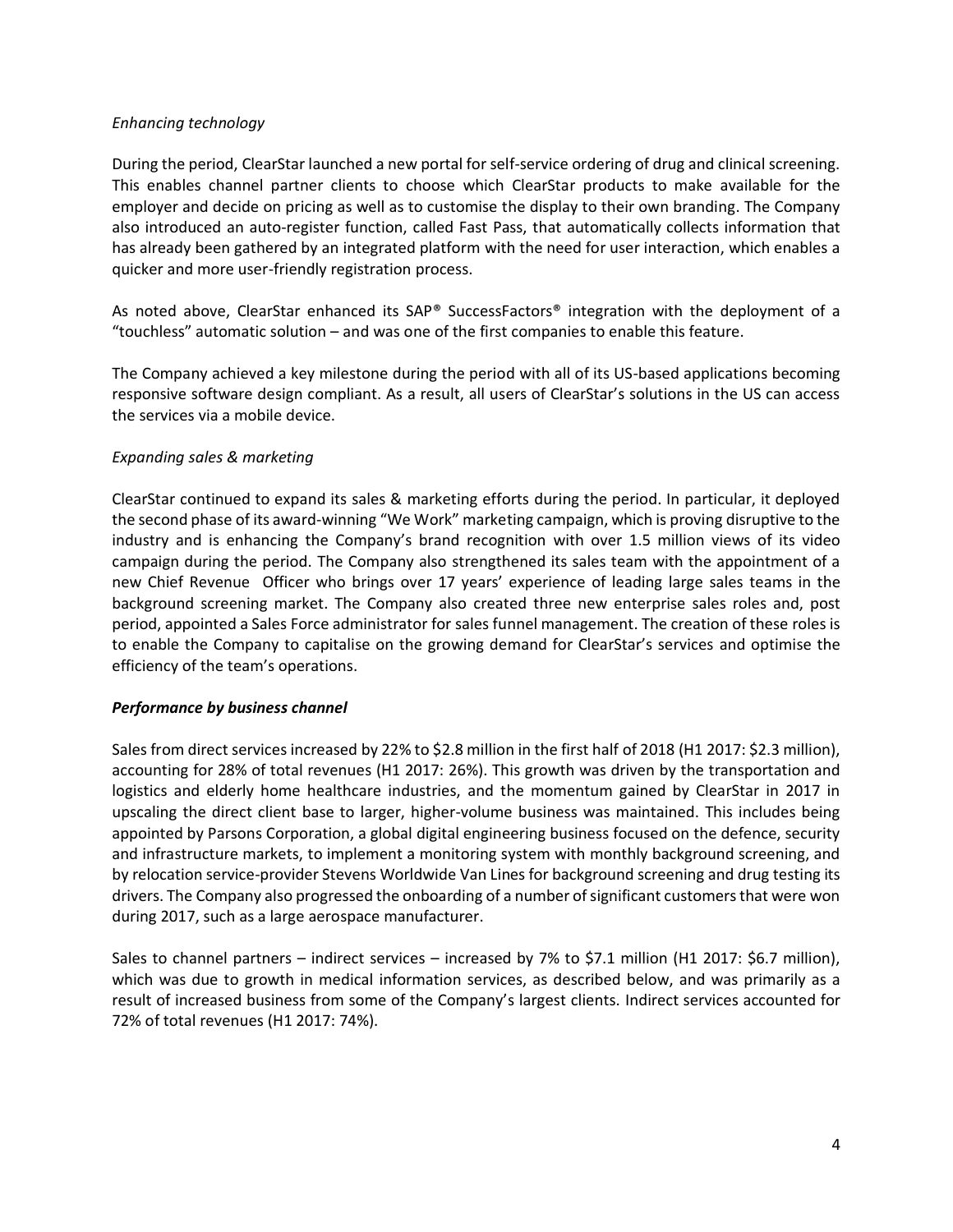#### *Performance by service offering*

#### *Medical Information Services*

Medical information services ("MIS") continued to be the largest single contributor to revenues by product offering, accounting for 40% of total revenues (H1 2017: 35%), and grew strongly year-on-year with an increase in MIS revenue of 27% to \$3.9 million (H1 2017: \$3.1 million).

Sales to channel partners accounted for 85% of MIS revenue and 15% was direct sales. This reflects growth in MIS sales across direct and indirect channels.

The greatest sales growth in MIS was among channel partner customers, with an increase of 25% compared with the same period of the prior year. This growth was due to increased volume with existing channel partner customers based on the purchase of additional services, such as clinical testing services and occupational health screening. The largest growth rate in MIS continued to be direct MIS sales, which increased by 40% over the same period of the first half of 2017 as the large MIS clients won last year completed the on-boarding phase and began to ramp to full volume.

The Company continues to receive strong demand for its MIS services and solutions, and expects this to account for an increasing proportion of the Company's sales, albeit at slightly lower gross margins than the rest of our business.

#### *Other Services*

ClearStar grew its revenues from providing background screening to direct clients, which increased by 18% compared with the same period of the prior year. However, this was offset by some attrition among the Company's channel partners resulting in total background screening sales being 5% lower than the first half of 2017.

#### **Financial Review**

ClearStar experienced solid revenue growth with total revenues increasing 11% for the six months ended 30 June 2018 to \$9.9 million compared with \$8.9 million for the first half of 2017. This was based on growth across direct and indirect services, with strong demand for medical information services.

Gross profit increased 7% to \$5.7 million (H1 2017: \$5.3 million) and gross profit margin declined slightly to 57.2% (H1 2017: 59.5%). This decrease was primarily due to having a higher percentage of revenue derived from MIS, which has a lower gross margin than other services, partially offset by achieving greater purchase economies.

Total operating expenses, including depreciation and amortisation, were flat at \$6.3 million, demonstrating cost efficiencies throughout the Company. Selling and marketing expenses were 5% lower at \$794,000 (H1 2017: \$838,000) due to the Company having invested, in the first half of 2017, in a significant campaign to raise brand awareness to support the growth of its direct services offer. Research and Development expenses decreased by 14% to \$804,000 (H1 2017: \$940,000), with the reduction due to the investment the Company had made in the earlier period as part of the set-up of its global platform. General and administrative expenses increased 6% to \$4.0 million (H1 2017: \$3.8 million).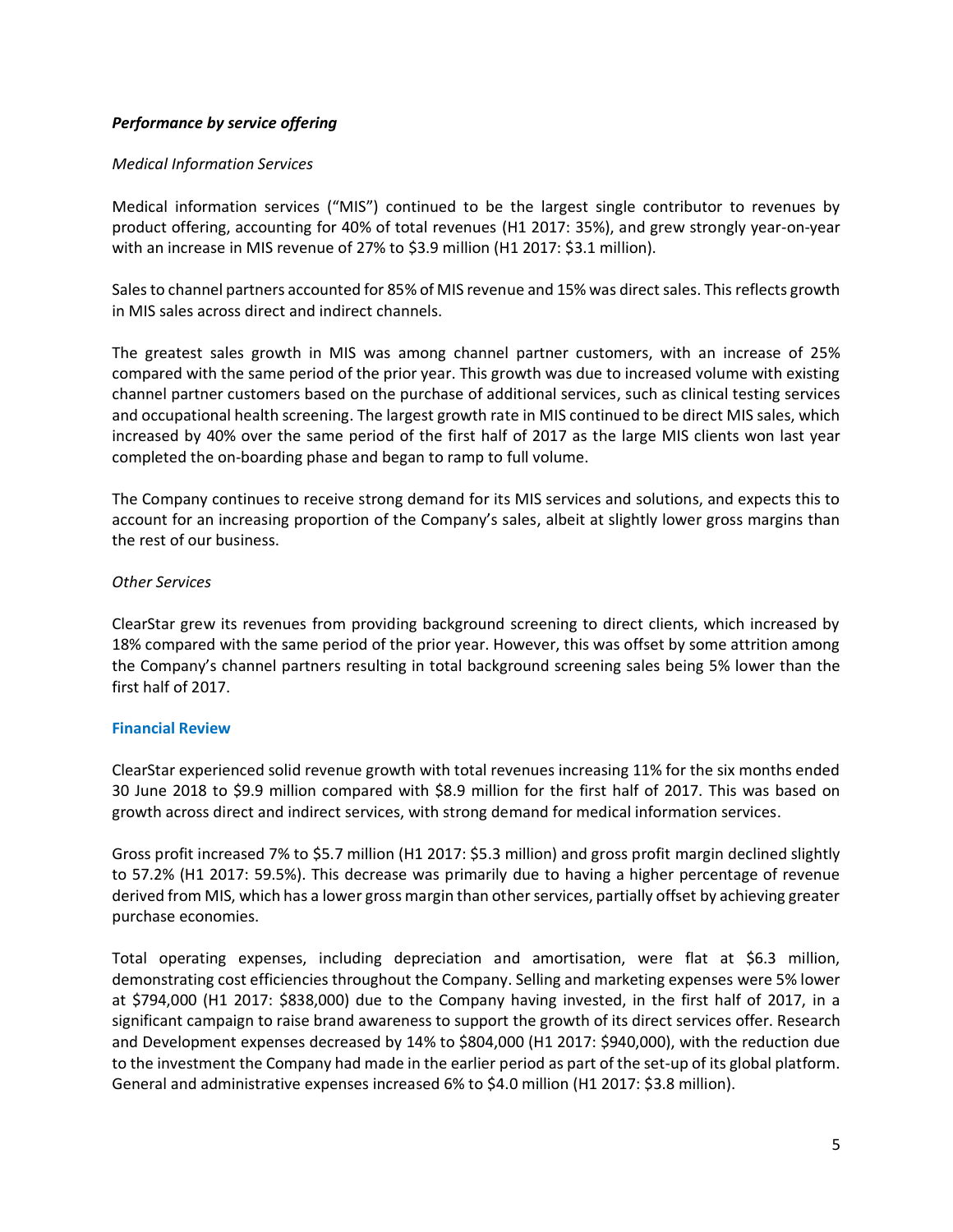The Company achieved adjusted EBITDA for the first half of 2018 of \$65,000 earnings compared with a \$165,000 loss for the same period of 2017, an improvement of \$230,000 as a result of generating higher revenue while maintaining control over costs. Loss after tax was reduced to \$666,000 loss for the period compared with \$1.0 million loss for the first half of 2017.

As at 30 June 2018, total assets were \$8.5 million (31 December 2017: \$8.0 million) with the largest assets being goodwill and other intangible assets of \$4.2 million (31 December 2017: \$4.4 million), accounts receivable of \$2.4 million (31 December 2017: \$1.7 million) and net cash of \$1.2 million (31 December 2017: \$1.3 million). As at period end, the Company had its recurring revenue credit facility with Silicon Valley Bank for up to \$5.0 million fully available.

The Company's total liabilities as at 30 June 2018 were \$2.9 million (31 December 2017: \$1.8 million; 30 June 2017: \$2.2 million), with the increase compared with the same period of the prior year primarily due to the growth in sales and change in sales mix to include a greater proportion from MIS.

The Company generated \$283,000 in net cash from operating activities during the period compared with utilising \$323,000 in net cash for the first half of 2017. This represents an improvement of \$606,000, mainly due to a reduction in the net loss and improvement in working capital accounts.

The Company used \$333,000 in investment activities in the first half of 2018 (H1 2017: \$398,000), with the reduction due to lower capitalised software development costs. The Company paid \$45,000 in financing activities related to capital lease obligations.

#### **Outlook**

ClearStar entered the second half of 2018 with sustained revenue momentum, particularly in sales of MIS, and good visibility over revenue. MIS is expected to remain the largest contributor to revenue by product offering, with growth to be driven by the addition of clinical testing and occupational health services.

The Company anticipates continued growth in revenue generated by direct clients, primarily for background screening services, as previously-won customers are onboarded and expand their use of ClearStar's services. At the same time, the Company continues to add to its pipeline by signing new, highcalibre customers as it benefits from the actions taken in the first half of 2018 to strengthen its offer, routes-to-market and sales infrastructure.

The growth among channel partners for the Company's MIS is expected to more-than offset the anticipated ongoing attrition among some of these customers for background screening services – resulting in continued increase in revenue among both direct and indirect customers.

The strong growth in MIS means that it will account for a greater proportion of the Company's revenue mix and, therefore, ClearStar expects a lower blended margin for the Company as a whole.

As a result of the current visibility over revenue and the increasing interest in ClearStar's services, the Board is confident of achieving full year 2018 revenue growth in line with market expectations and being EBITDA positive, and expects to deliver accelerated revenue growth in 2019.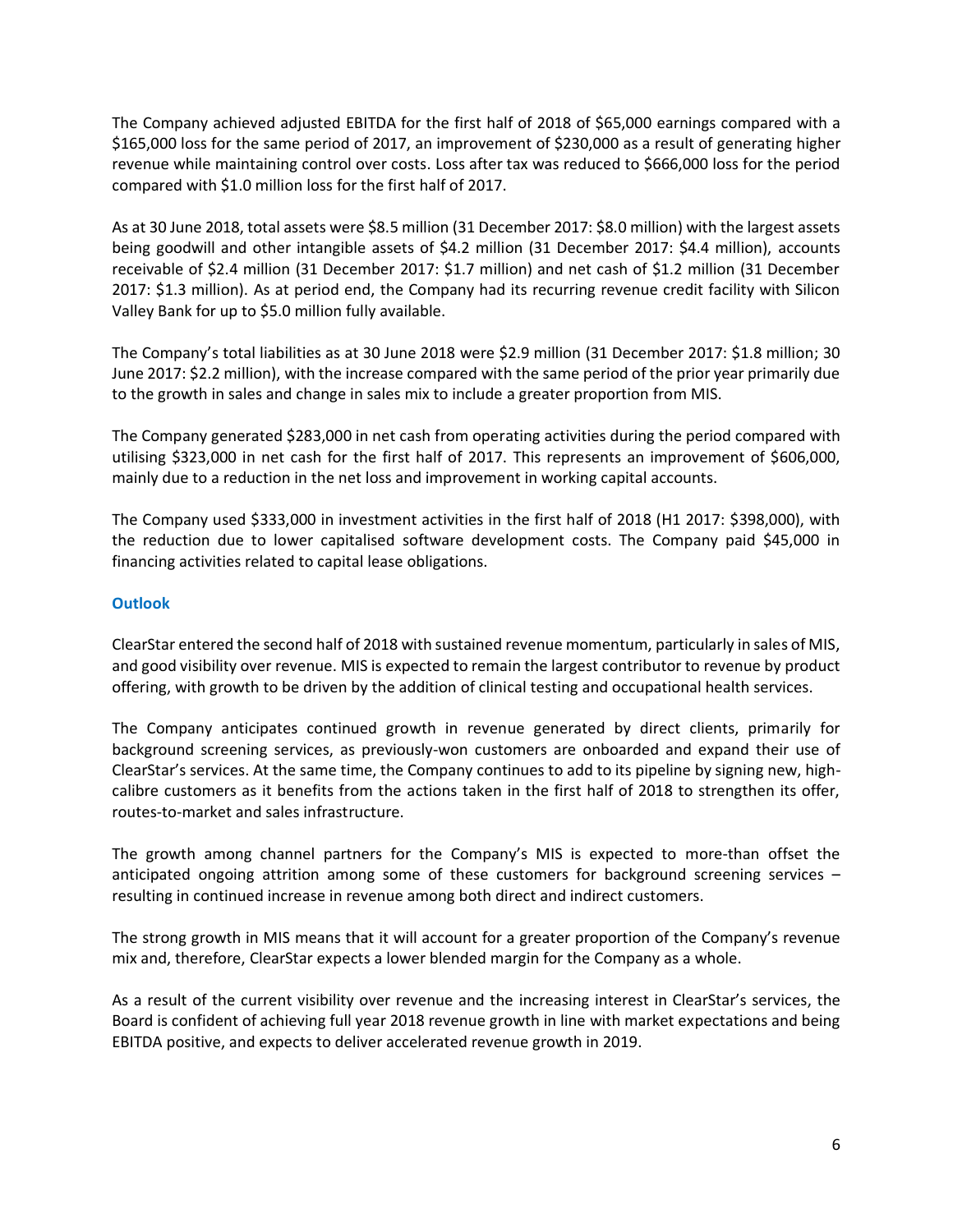# **CLEARSTAR, INC. Consolidated Statements of Operations (USD, in thousands)**

|                                 | Six Months<br>Ended<br>30 June 2018<br>(Unaudited) | Six Months<br>Ended<br>30 June 2017<br>(Unaudited) | Year Ended<br>31 December<br>2017 |
|---------------------------------|----------------------------------------------------|----------------------------------------------------|-----------------------------------|
|                                 | \$                                                 | \$                                                 | \$                                |
| Net revenue                     | 9,886                                              | 8,919                                              | 17,785                            |
| Cost of revenue                 | 4,236                                              | 3,609                                              | 7,436                             |
| <b>Gross profit</b>             | 5,650                                              | 5,310                                              | 10,349                            |
| <b>Operating expenses</b>       |                                                    |                                                    |                                   |
| Selling and marketing           | 794                                                | 838                                                | 1,632                             |
| Research and development        | 804                                                | 940                                                | 1,886                             |
| Depreciation and amortisation   | 655                                                | 739                                                | 1,470                             |
| General and administrative      | 4,007                                              | 3,767                                              | 7,293                             |
| <b>Total operating expenses</b> | 6,260                                              | 6,284                                              | 12,281                            |
| Loss from operations            | (610)                                              | (974)                                              | (1,932)                           |
| <b>Other expense</b>            |                                                    |                                                    |                                   |
| Interest expense                | (35)                                               | (6)                                                | (17)                              |
| <b>Total other expense</b>      | (35)                                               | (6)                                                | (17)                              |
| Net loss before taxes           | (645)                                              | (980)                                              | (1,949)                           |
| Provision for income taxes      | 21                                                 | 51                                                 | 9                                 |
| <b>Net loss</b>                 | (666)                                              | (1,031)                                            | (1,958)                           |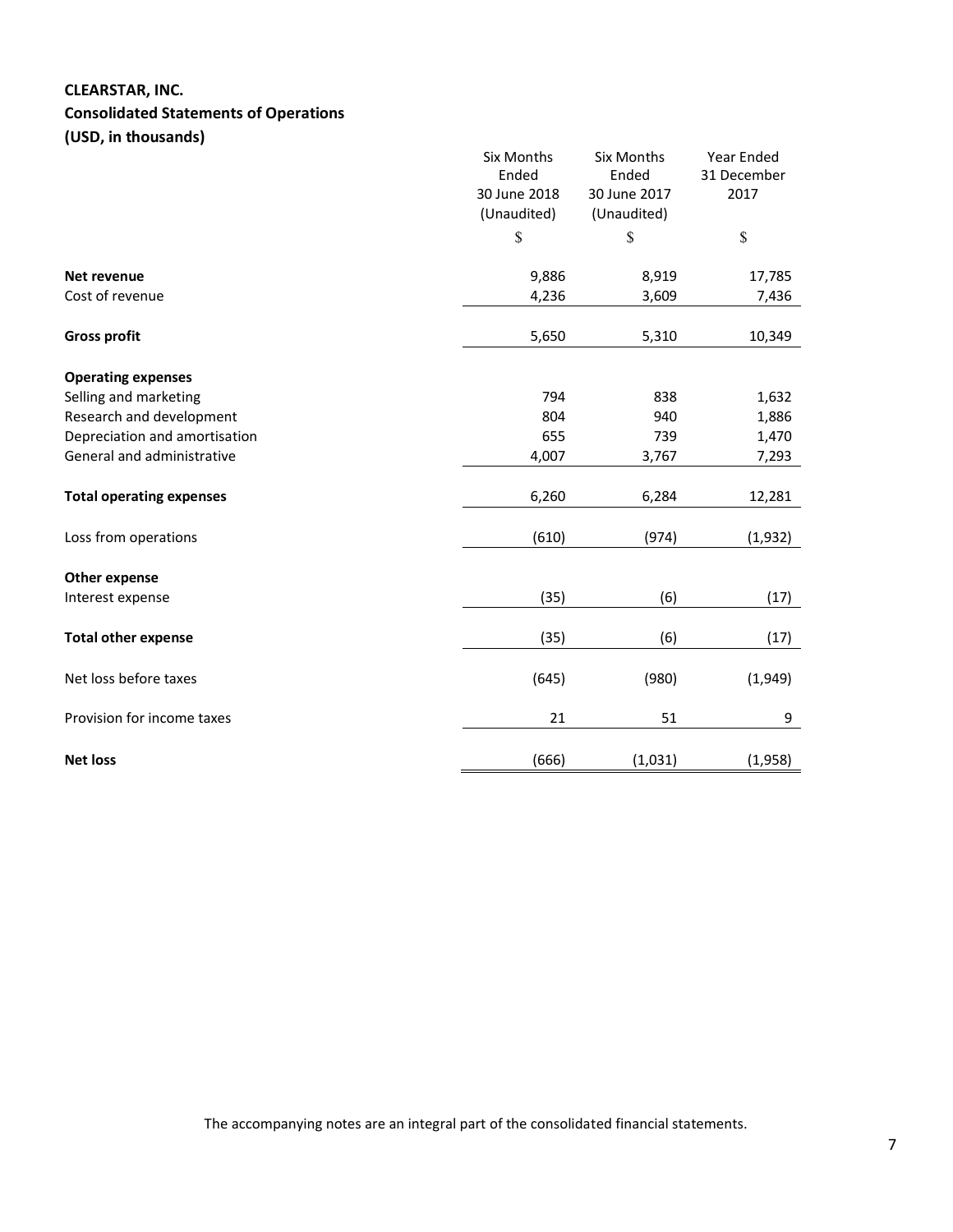# **CLEARSTAR, INC.**

#### **Consolidated Balance Sheets**

**(USD, in thousands)**

|                                                                                                              | As of                       | As of                       | As of               |
|--------------------------------------------------------------------------------------------------------------|-----------------------------|-----------------------------|---------------------|
|                                                                                                              | 30 June 2018<br>(Unaudited) | 30 June 2017<br>(Unaudited) | 31 December<br>2017 |
| <b>ASSETS</b>                                                                                                | \$                          | \$                          | \$                  |
| <b>Current assets</b>                                                                                        |                             |                             |                     |
| Cash                                                                                                         | 1,208                       | 1,648                       | 1,303               |
| Accounts receivable - trade, net                                                                             | 2,409                       | 2,273                       | 1,654               |
| Research and development tax credits                                                                         | 90                          | 78                          | 63                  |
| Prepaid expenses                                                                                             | 340                         | 254                         | 175                 |
| <b>Total current assets</b>                                                                                  | 4,047                       | 4,253                       | 3,195               |
| Property and equipment, at cost                                                                              |                             |                             |                     |
| Computer equipment                                                                                           | 588                         | 665                         | 577                 |
| Furniture and fixtures                                                                                       | 298                         | 291                         | 294                 |
| Leasehold improvements                                                                                       | 64                          | 58                          | 60                  |
| Less accumulated depreciation                                                                                | (734)                       | (652)                       | (652)               |
| Total property and equipment, net                                                                            | 216                         | 362                         | 279                 |
| Other assets                                                                                                 |                             |                             |                     |
| Goodwill and other intangible assets, net                                                                    | 4,187                       | 4,741                       | 4,447               |
| Deferred debt issuance costs, net                                                                            | 63                          |                             | 87                  |
| Deposits                                                                                                     | 12                          | 12                          | 12                  |
| <b>Total other assets</b>                                                                                    | 4,262                       | 4,753                       | 4,546               |
| <b>Total assets</b>                                                                                          | 8,525                       | 9,368                       | 8,020               |
| LIABILITIES AND STOCKHOLDERS' EQUITY                                                                         |                             |                             |                     |
| <b>Current liabilities</b>                                                                                   |                             |                             |                     |
| Accounts payable                                                                                             | 2,348                       | 1,621                       | 1,455               |
| <b>Accrued liabilities</b>                                                                                   | 398                         | 282                         | 132                 |
| Deferred revenue                                                                                             | 30                          | 35                          | 8                   |
| State income taxes                                                                                           |                             |                             | 6                   |
| Current portion of obligations under capital lease                                                           | 18                          | 97                          | 63                  |
| <b>Total current liabilities</b>                                                                             | 2,794                       | 2,035                       | 1,664               |
| Long-term liabilities                                                                                        |                             |                             |                     |
| <b>Accrued liabilities</b>                                                                                   | 36                          | 44                          | 40                  |
| Deferred income taxes                                                                                        | 125                         | 142                         | 100                 |
| Obligations under capital lease, net of current portion                                                      |                             | 18                          |                     |
| <b>Total long-term liabilities</b>                                                                           | 161                         | 204                         | 140                 |
| <b>Stockholders' equity</b>                                                                                  |                             |                             |                     |
| Common stock, \$0.0001 par value; 100,000,000 shares authorised;<br>36,302,900 shares issued and outstanding | 4                           | 4                           | 4                   |
| Additional paid-in capital                                                                                   | 13,706                      | 13,672                      | 13,686              |
| Accumulated deficit                                                                                          | (8, 140)                    | (6, 547)                    | (7, 474)            |
| <b>Stockholders' equity</b>                                                                                  | 5,570                       | 7,129                       | 6,216               |
| Total liabilities and stockholders' equity                                                                   | 8,525                       | 9,368                       | 8,020               |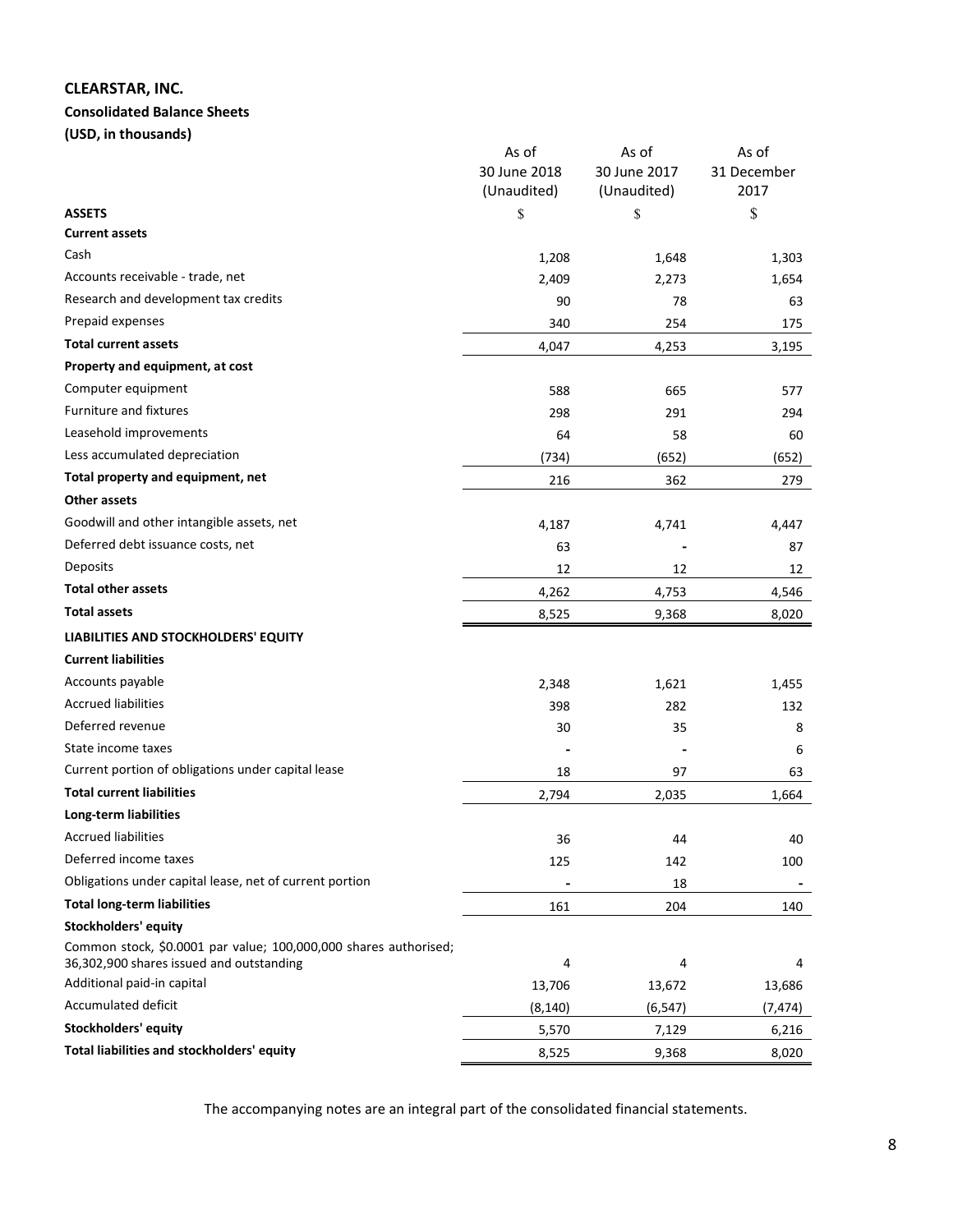# **CLEARSTAR, INC.**

# **Consolidated Statements of Changes in Stockholders' Equity**

**(USD, in thousands, except no. of shares)**

|                                      |                     |        | Additional |             |         |
|--------------------------------------|---------------------|--------|------------|-------------|---------|
|                                      | <b>Common Stock</b> |        | Paid-in    | Accumulated |         |
|                                      | <b>Shares</b>       | Amount | Capital    | Deficit     | Total   |
|                                      | No.                 | \$     | \$         | \$          | \$      |
| <b>Balances at 1 January 2017</b>    | 36,302,900          | 4      | 13,602     | (5, 516)    | 8,090   |
| Non-cash stock compensation          |                     |        | 70         |             | 70      |
| Net loss                             |                     |        |            | (1,031)     | (1,031) |
|                                      |                     |        |            |             |         |
| Balances at 30 June 2017 (unaudited) | 36,302,900          | 4      | 13,672     | (6, 547)    | 7,129   |
| Non-cash stock compensation          |                     |        | (6)        |             | (6)     |
| Non-cash debt issuance costs         |                     |        | 20         |             | 20      |
| Net loss                             |                     |        |            | (927)       | (927)   |
| <b>Balances at 31 December 2017</b>  | 36,302,900          | 4      | 13,686     | (7, 474)    | 6,216   |
|                                      |                     |        | 20         |             | 20      |
| Non-cash stock compensation          |                     |        |            |             |         |
| Net loss                             |                     |        |            | (666)       | (666)   |
| Balances at 30 June 2018 (unaudited) | 36,302,900          | 4      | 13,706     | (8, 140)    | 5,570   |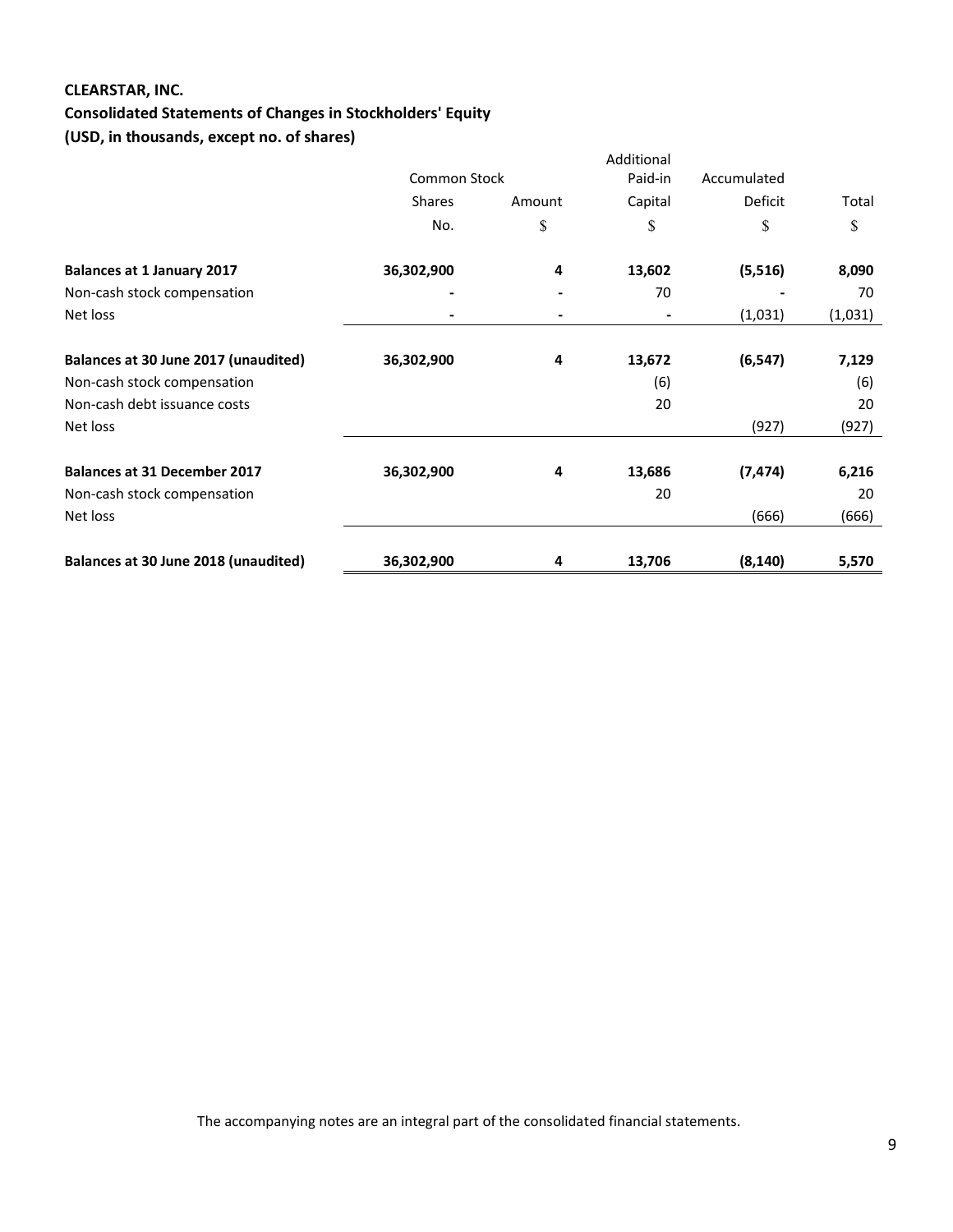# **CLEARSTAR, INC.**

# **Consolidated Statements of Cash Flows**

**(USD, in thousands)**

|                                                     | Six Months<br>Ended<br>30 June 2018<br>(Unaudited) | Six Months<br>Ended<br>30 June 2017<br>(Unaudited) | Year Ended<br>31 December<br>2017 |
|-----------------------------------------------------|----------------------------------------------------|----------------------------------------------------|-----------------------------------|
|                                                     | \$                                                 | \$                                                 | $\mathbb S$                       |
| <b>CASH FLOWS FROM OPERATING ACTIVITIES</b>         |                                                    |                                                    |                                   |
| Net loss                                            | (666)                                              | (1,031)                                            | (1,958)                           |
| Adjustments to reconcile net loss                   |                                                    |                                                    |                                   |
| to net cash used for operating activities:          |                                                    |                                                    |                                   |
| Change in allowance for doubtful accounts           | (22)                                               | 11                                                 | (1)                               |
| Depreciation and amortisation                       | 655                                                | 739                                                | 1,470                             |
| Deferred income taxes                               | 24                                                 | 43                                                 | 1                                 |
| Non-cash stock compensation                         | 20                                                 | 70                                                 | 64                                |
| Non-cash debt issuance costs                        | 24                                                 |                                                    | 8                                 |
| Loss on disposal of property and equipment          | 1                                                  |                                                    |                                   |
| Change in operating assets and liabilities:         |                                                    |                                                    |                                   |
| Accounts receivable                                 | (733)                                              | (842)                                              | (211)                             |
| Research and development tax credits                | (27)                                               | 60                                                 | 75                                |
| Prepaid expenses                                    | (164)                                              | 2                                                  | 82                                |
| Deposits                                            | (1)                                                | (1)                                                | (1)                               |
| Accounts payable                                    | 893                                                | 491                                                | 325                               |
| <b>Accrued liabilities</b>                          | 263                                                | 160                                                | 7                                 |
| Deferred revenue                                    | 22                                                 | (20)                                               | (46)                              |
| State income taxes                                  | (6)                                                | (5)                                                | $\mathbf{1}$                      |
| Total adjustments                                   | 949                                                | 708                                                | 1,774                             |
| Net cash provided by (used in) operating activities | 283                                                | (323)                                              | (184)                             |
| <b>CASH FLOWS FROM INVESTING ACTIVITIES</b>         |                                                    |                                                    |                                   |
| Acquisition of property and equipment               | (22)                                               | (15)                                               | (42)                              |
| Capitalised software development costs              | (311)                                              | (383)                                              | (712)                             |
| Net cash used in investing activities               | (333)                                              | (398)                                              | (754)                             |
| <b>CASH FLOWS FROM FINANCING ACTIVITIES</b>         |                                                    |                                                    |                                   |
| Debt issuance costs                                 |                                                    |                                                    | (75)                              |
| Principal payments on capital lease obligations     | (45)                                               | (51)                                               | (104)                             |
| Net cash used in financing activities               | (45)                                               | (51)                                               | (179)                             |
| Net cash decrease for period                        | (95)                                               | (772)                                              | (1, 117)                          |
| Cash at beginning of period                         | 1,303                                              | 2,420                                              | 2,420                             |
| Cash at end of period                               | 1,208                                              | 1,648                                              | 1,303                             |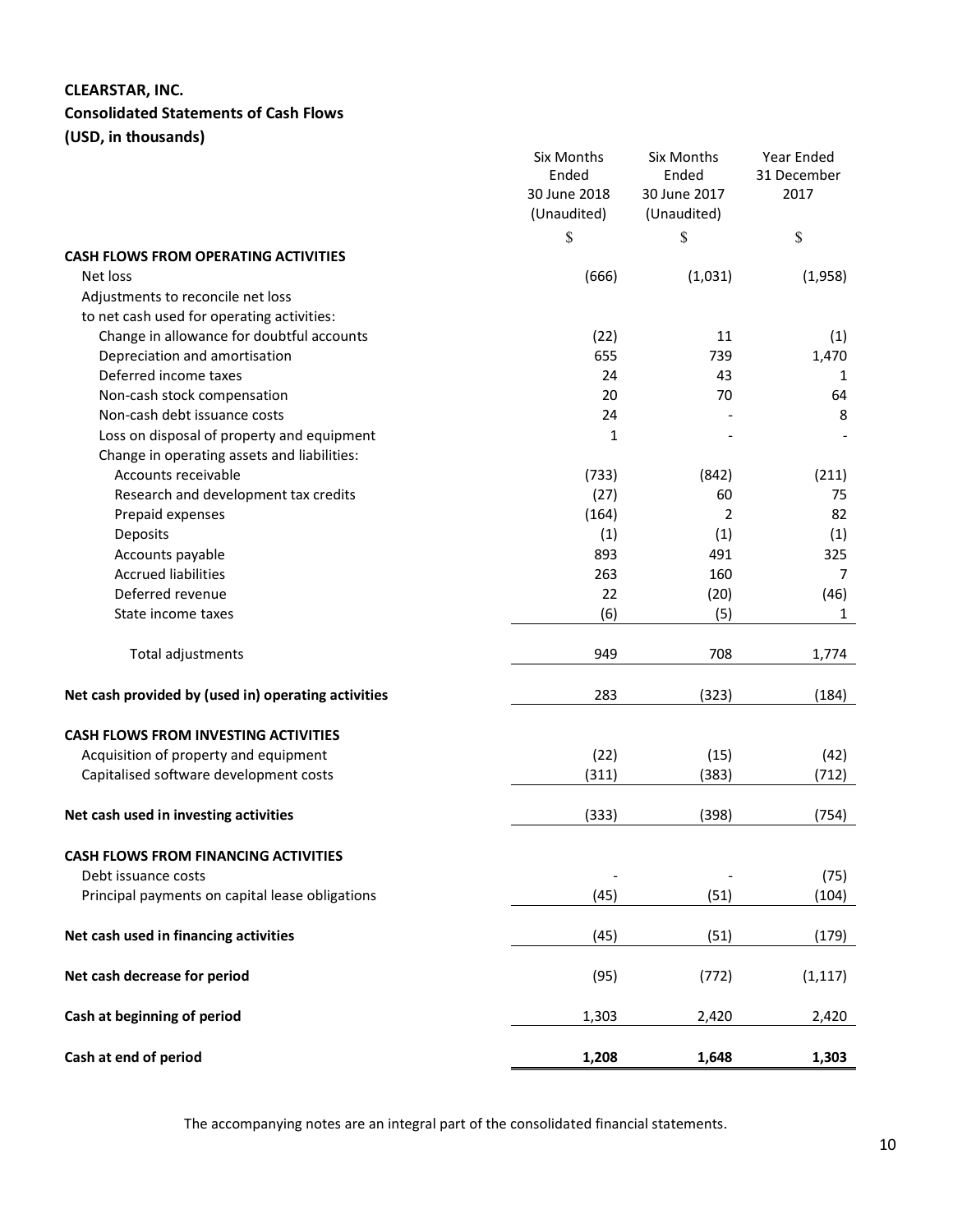#### **SUPPLEMENTAL DISCLOSURES OF CASH FLOW INFORMATION**

|              | Six Months<br>Ended         | Six Months<br>Ended         | Year Ended<br>31 December |
|--------------|-----------------------------|-----------------------------|---------------------------|
|              | 30 June 2018<br>(Unaudited) | 30 June 2017<br>(Unaudited) | 2017                      |
|              |                             |                             |                           |
| Cash paid:   |                             |                             |                           |
| Interest     | 10                          | 6                           | 10                        |
| Income taxes |                             | 12                          | ר                         |
|              |                             |                             |                           |
|              | 11                          | 18                          | 15                        |

#### **SUPPLEMENTAL SCHEDULE OF NONCASH INVESTING AND FINANCING ACTIVITIES**

During the six months ended 30 June 2018 and 2017, the Company retired obsolete and fully-depreciated property and equipment of approximately \$0 and \$28,000, respectively.

During the year ended 31 December 2017, the Company retired obsolete and fully-depreciated property and equipment of approximately \$137,000.

During the six months ended 30 June 2018 and 2017, the Company retired fully-amortised intangible assets of approximately \$0 and \$329,000, respectively.

During the year ended 31 December 2017, the Company retired fully-amortised intangible assets of approximately \$792,000.

In conjunction with the executed Revolving Line in October 2017 (see Note 6 and 9), the Company issued a stock warrant to purchase 90,755 shares of Ordinary Shares as consideration to the Lender. At the issuance date, the fair value of the warrant was determined to be approximately \$20,000.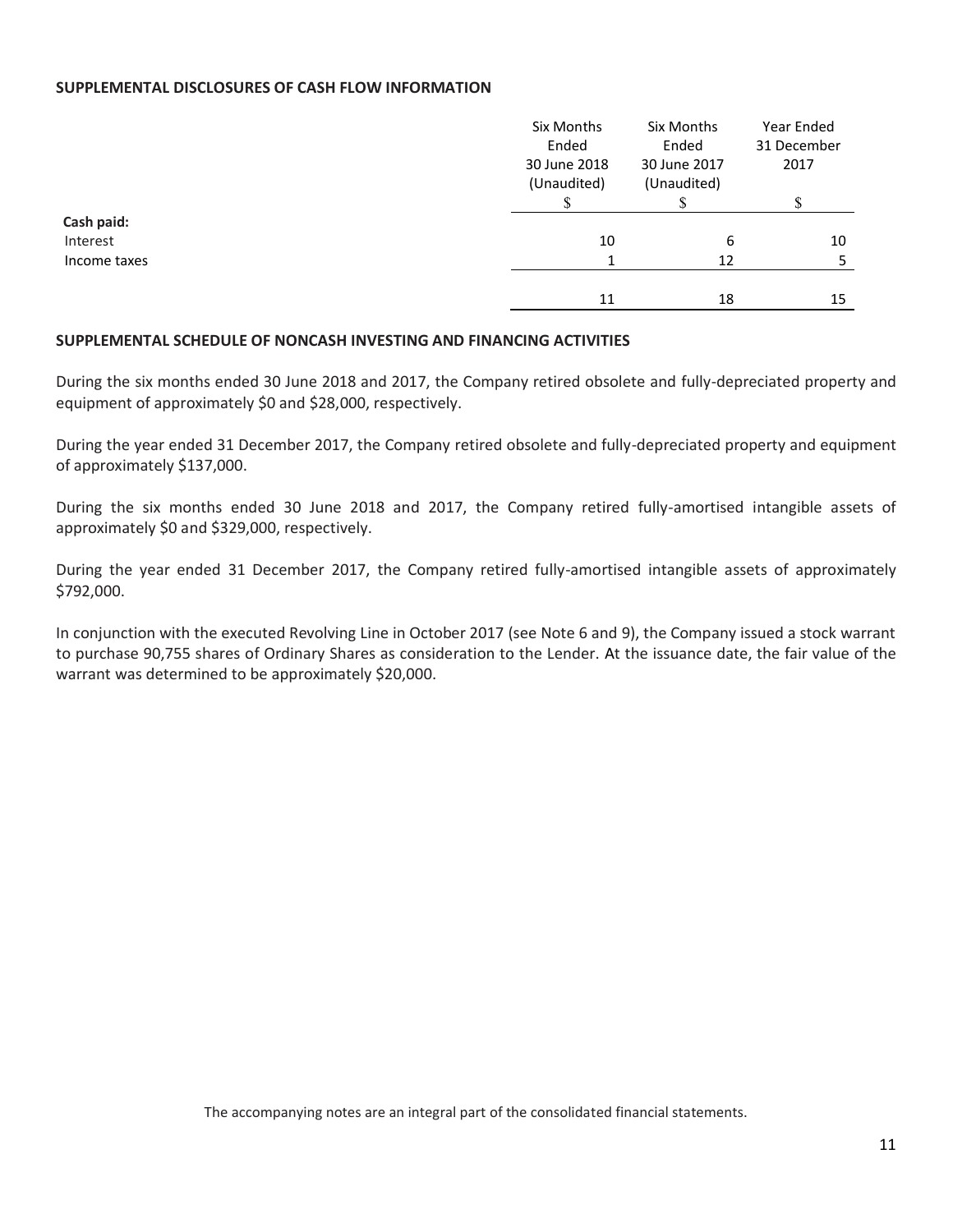# **Notes to the Consolidated Financial Statements**

- 1. Summary of Significant Accounting Policies
- a) Nature of Operations

ClearStar, Inc. ("ClearStar"), an exempt company incorporated in the Cayman Islands on 23 April 2014, is a holding company that owns a 100% interest in ClearStar, Inc. (''ClearStar US''), an entity formed on 23 March 1995, and incorporated in the state of Delaware, and ClearStar Limited ("ClearStar UK"), a dormant entity formed in the United Kingdom on 17 January 2014. The Company is a technology and service provider to the background check industry, supporting background screening companies, employers and employees with their recruitment and employment application decisions. The Company provides employment intelligence to its clients through a suite of IT applications for day-to-day use in their business. Employment intelligence aims to improve business insight to support better recruitment and other decisions affecting employees generally, by increasing the quality, reliability and visibility of information available to management.

# b) Principles of Consolidation

The consolidated financial statements include the accounts of ClearStar and its 100% owned subsidiaries, ClearStar US and ClearStar UK (collectively the "Company").

All significant intercompany transactions and balances have been eliminated in consolidation.

# c) Basis of Accounting

The historical financial information has been prepared on the accrual basis of accounting in accordance with accounting principles generally accepted in the United States of America (''US GAAP'').

# d) Use of Estimates

The preparation of consolidated financial statements in conformity with US GAAP requires management to make estimates and assumptions that affect the reported amounts of assets and liabilities, the disclosure of contingent assets and liabilities at the date of the financial statements, and the reported amounts of revenue and expenses during the reporting period. Estimates are used for, but not limited to, the allowance for doubtful accounts, depreciable lives of property and equipment, certain accrued liabilities, amortisation of other intangible assets, stock-based compensation and income taxes. Actual results could differ from these estimates.

# e) Concentration of Credit Risk Arising From Cash Deposits in Excess of Insured Limits

The Company maintains cash balances at certain financial institutions that at times may exceed federally insured limits. From time to time, the Company's cash balances exceed such limits. The Company has not experienced any losses in such accounts. The Company believes it is not exposed to any significant risks on cash.

# f) Accounts Receivable

The Company extends credit to customers in a broad range of industries located throughout the United States and abroad based on the size of the customer, its payment history and other factors. The Company generally does not require collateral to support customer receivables. The Company provides an allowance for doubtful accounts based upon a review of the outstanding accounts receivable, historical collection information and existing economic conditions. The Company determines if receivables are past due based on days outstanding, and amounts are written off when determined to be uncollectable by management. The maximum accounting loss from the credit risk associated with accounts receivable is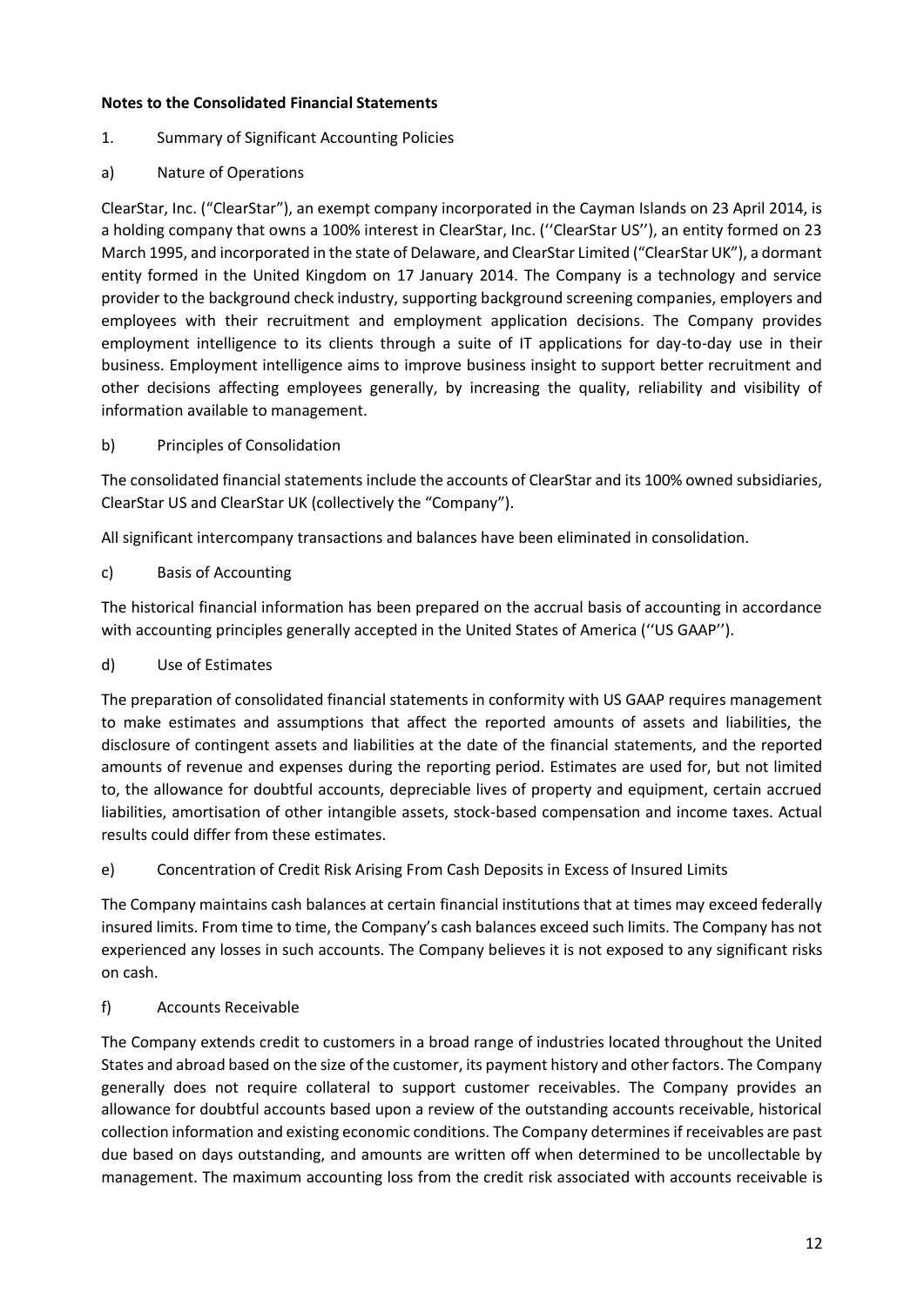the amount of the receivable recorded, which is the face amount of the receivable, net of the allowance for doubtful accounts.

# g) Property and Equipment

Property and equipment are stated at cost. Expenditures for maintenance and repairs are expensed currently, while renewals and betterments that materially extend the life of an asset are capitalised. The cost of assets sold, retired, or otherwise disposed of, and the related allowance for depreciation are eliminated from the accounts, and any resulting gain or loss is recognised.

Depreciation of property and equipment is provided using the straight-line method over the estimated useful lives of the assets, which are as follows:

| Computer equipment     | $3 - 4$ years                                        |
|------------------------|------------------------------------------------------|
| Furniture and fixtures | $5 - 7$ years                                        |
| Leasehold improvements | Lesser of estimated useful life or life of the lease |

Depreciation expense for the six months ended 30 June 2018 and 2017, and the year ended 31 December 2017 was approximately \$83,000, \$120,000 and \$229,000, respectively.

# h) Deferred Debt Issuance Costs

Deferred debt issuance costs were incurred by the Company to obtain debt and are amortised over the life of the respective debt agreement. The costs totalled approximately \$95,000 with accumulated amortisation of approximately \$32,000 at 30 June 2018. The Company amortised approximately \$24,000 and \$8,000 of these costs through interest expense for the six months ended 30 June 2018 and the year ended 31 December 2017, respectively. Approximately \$24,000 and \$40,000 of these costs will be additionally amortised as interest expense during the years ended 31 December 2018 and 2019, respectively.

# i) Goodwill

Goodwill recorded in the consolidated financial statements represents the excess of the purchase price of an acquisition over the fair value of acquired net assets on the date of acquisition. Goodwill is not amortised since it has an indefinite life. Accordingly, the carrying value of goodwill is reviewed for impairment by the Company annually, or more often if events or circumstances indicate that there may be impairment. The Company has not recorded any goodwill impairment charges.

In our evaluation of goodwill impairment, we perform a qualitative assessment to determine if it is more likely than not that the fair value of a reporting unit is less than its carrying amount. If the qualitative assessment is not conclusive, we proceed to a two-step process to test goodwill for impairment including comparing the fair value of the reporting unit to its carrying value (including attributable goodwill). Fair value for our reporting unit is determined using an income or market approach, incorporating market participant considerations and management's assumptions on revenue growth rates, operating margins, discount rates and expected capital expenditures. Fair value determinations may include both internal and third-party valuations. Unless circumstances otherwise dictate, we perform our annual impairment testing in the fourth quarter. If the carrying amount of the goodwill exceeds the implied fair value of that goodwill, the Company will recognise an impairment loss as an expense.

# j) Intangible Assets

Intangible assets, other than capitalised software development costs, arose from the purchase of certain assets in an acquisition and are reported net of amortisation. These costs are amortised using the straight-line method over their estimated useful life. The estimated useful life for customer relationships and trade name are 7 and 1 year(s), respectively.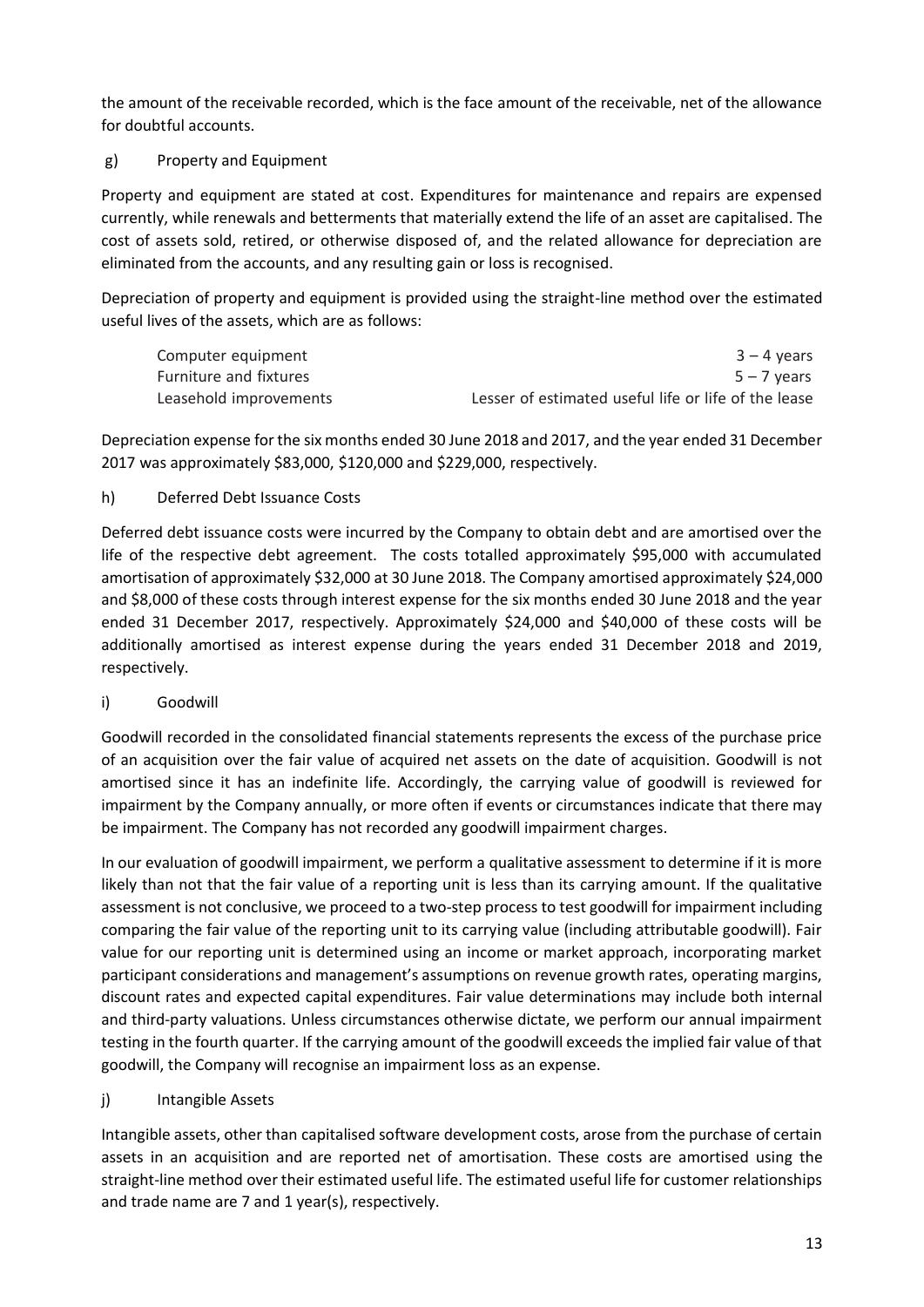The Company has capitalised external direct costs of services consumed in developing and obtaining internal-use computer software and the payroll and payroll-related costs for employees who are directly associated with and who devote time to developing the internal-use computer software.

Management's judgment is required in determining the point at which various projects enter the application development stage at which costs may be capitalised, in assessing the ongoing value of the capitalised costs, and in determining the estimated useful lives over which the costs are amortised. Costs in relation to the preliminary stages of projects are expensed in the period in which they are incurred. The Company expects to continue to invest in internally developed software and to capitalise costs in accordance with US GAAP.

# k) Impairment of Long-Lived Assets

Long-lived assets, such as property and equipment, and purchased intangible assets subject to amortisation, are reviewed for impairment whenever events or changes in circumstances indicate that the carrying amount of an asset may not be recoverable. If circumstances require a long-lived asset or asset group be tested for possible impairment, the Company first compares undiscounted cash flows expected to be generated by that asset or asset group to its carrying amount. If the carrying amount of the long-lived asset or asset group is not recoverable on an undiscounted cash flow basis, an impairment is recognised to the extent that the carrying amount exceeds its fair value. Fair value is determined through various valuation techniques including discounted cash flow models, quoted market values and third party independent appraisals, as considered necessary. Management determined that there were no impairments during the six months ended 30 June 2018 and 2017, and the year ended 31 December 2017.

# l) Revenue Recognition

The Company requires that four basic criteria be met before revenue can be recognised for all transactions: (i) persuasive evidence of an arrangement exists; (ii) the price is fixed or determinable; (iii) collectability is reasonably assured; and (iv) delivery has occurred. Fixed monthly fees are derived primarily from customers' use of services that are provided for an agreed number of transactions. Arrangements for these services generally have terms of one year or less, and the fixed monthly fees are recognised as services are provided. One-time setup fees are recognised based on the Company's configuring and activating customers on internal and third party systems. The Company recognises onetime setup fees revenue rateably over 12 months or the period beyond which the initial contract term is expected to extend and the customer continues to benefit, whichever is longer. Annual certification fees are billed annually and are recognised rateably over the contract period. The Company recognises revenue from the per-transaction search results and/or search result review services and drug testing services at the time of delivery as the Company has no significant ongoing obligation after delivery.

Deferred revenue consists of payments received in advance of revenue recognition and contractual billings in excess of recognised revenue.

# m) Advertising

The Company expenses advertising costs as incurred. Advertising expenses for the six months ended 30 June 2018 and 2017, and the year ended 31 December 2017 were approximately \$249,000, \$218,000 and \$412,000, respectively.

# n) Income Taxes

ClearStar is incorporated as an exempted company in the Cayman Islands which currently does not levy income taxes on individuals or companies. ClearStar and its operating subsidiary, ClearStar US, are both taxed as corporations for US federal income tax purposes.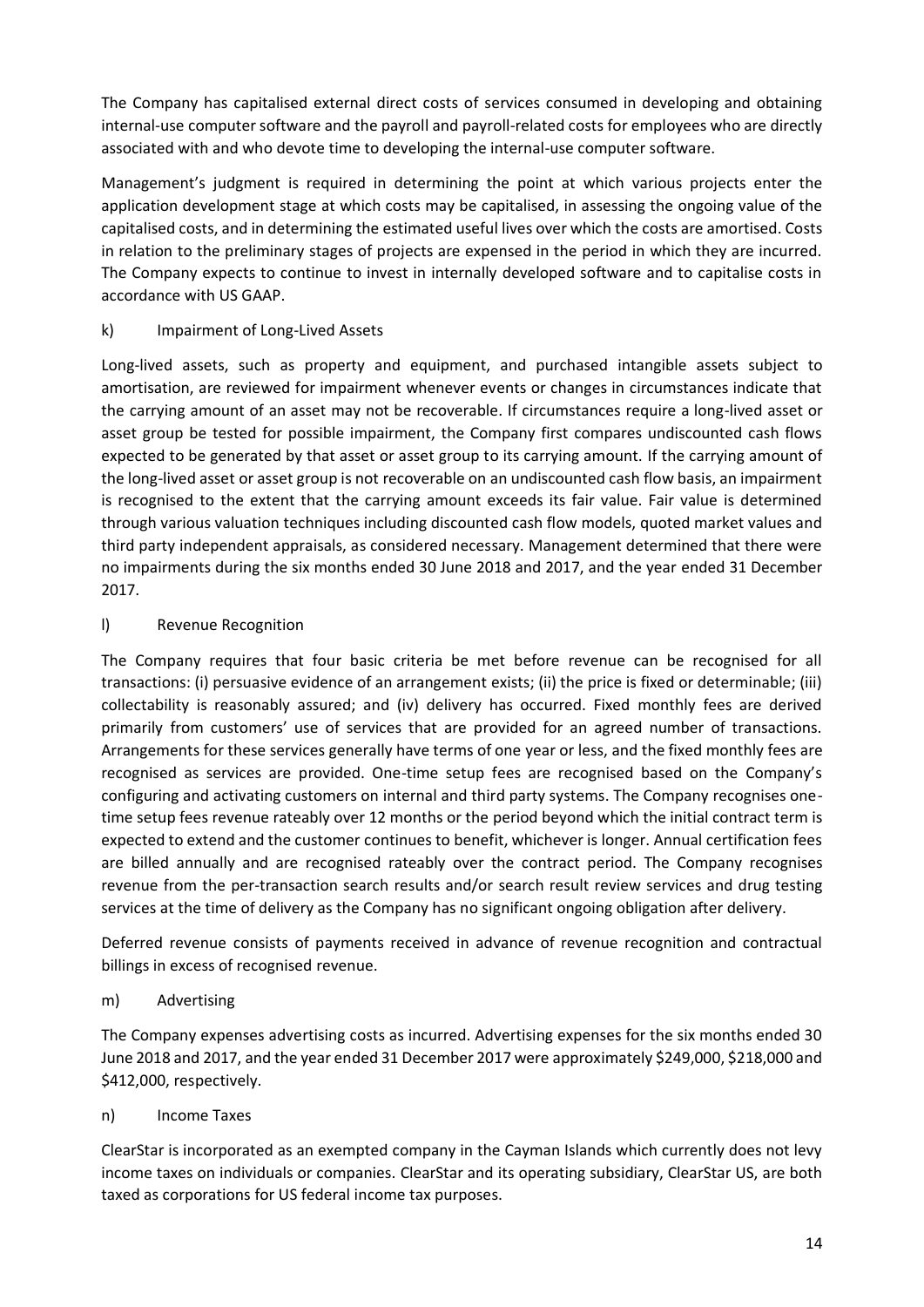Income taxes are provided for the tax effects of transactions reported in the consolidated financial statements and consist of taxes currently due plus deferred income taxes. Deferred income taxes are recognised for differences between the basis of assets and liabilities for financial statement and income tax purposes. Deferred income tax assets and liabilities represent the future tax return consequences of those differences, which will either be taxable or deductible when the assets or liabilities are recovered or settled. Deferred income taxes are also recognised for operating losses that are available to offset future taxable income. The tax provision differs from the expense that would result from applying federal statutory rates to income before income taxes primarily because of the marginal tax rates used to compute deferred income taxes, the effect of state taxes and permanent differences between determining income for financial statement purposes and taxable income.

The Company is subject to tax audits in numerous jurisdictions, including the United States, individual states and localities, and abroad. Tax audits by their nature are often complex and can require several years to complete. In the normal course of business, the Company is subject to challenges from the Internal Revenue Service ("IRS") and other tax authorities regarding amounts of taxes due. These challenges may alter the timing or amount of taxable income or deductions, or the allocation of income among tax jurisdictions. The Company accounts for the uncertain tax provisions using a minimum probability threshold that a tax position must meet before a financial statement benefit is recognised. The minimum threshold is defined as a tax position that is more likely than not to be sustained upon examination by the applicable taxing authority, including resolution of any related appeals or litigation processes, based on the technical merits of the position. The tax benefit to be recognised is measured as the largest amount of benefit that is greater than fifty per cent. likely of being realised upon ultimate settlement. The Company recognises interest and penalties related to unrecognised tax benefits as part of income tax expense. The cumulative effect of considering uncertain tax positions resulted in no uncertain tax liability in the consolidated balance sheets.

The Company is not subject to income tax examinations for the years ending prior to 31 December 2015.

o) Research and Development

Expenditures related to the development of new products and processes are expensed as incurred. Research and development expenses were approximately \$804,000, \$940,000 and \$1,886,000, net of approximately \$0 of tax credits, for the six months ended 30 June 2018 and 2017, and the year ended 31 December 2017, respectively.

p) Stock-Based Compensation

The Company values stock options at the time of grant using a Black-Scholes model approach and records that fair market value as compensation expense, less an estimate for forfeitures, over the requisite service period, using the straight-line method. Stock-based compensation expense for the six months ended 30 June 2018 and 2017, and the year ended 31 December 2017 was approximately \$20,000, \$70,000 and \$64,000, respectively.

q) Fair Value of Financial Instruments

Due to the short-term nature of cash, accounts receivable, prepaid expenses, accounts payable, and accrued liabilities, their fair value approximates carrying value.

In specific circumstances, certain assets and liabilities are reported or disclosed at fair value. Fair value is the exit price that would be received to sell an asset or paid to transfer a liability in an orderly transaction between market participants at the measurement date in the Company's principal market for such transactions. If there is not an established principal market, fair value is derived from the most advantageous market.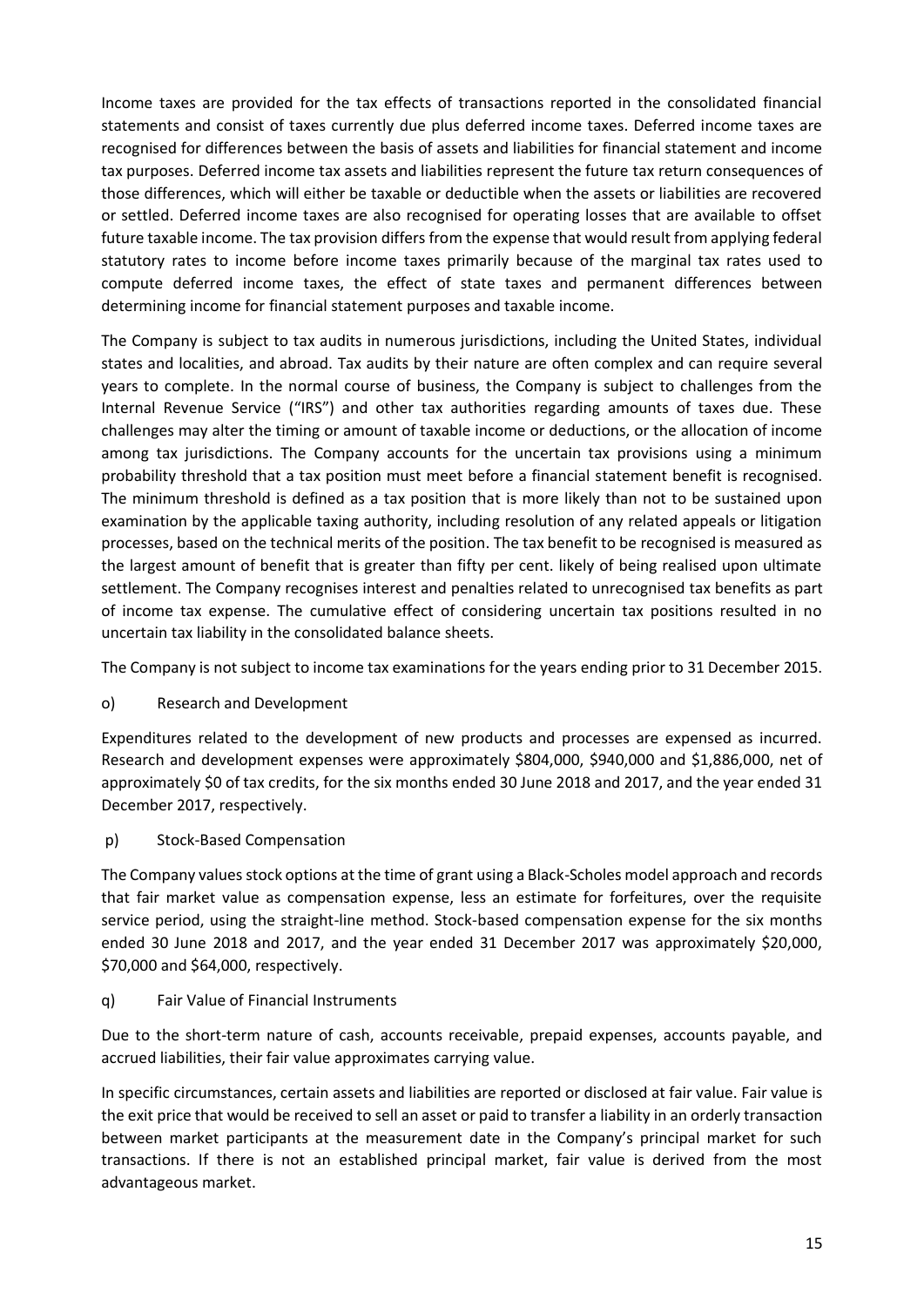Valuation inputs are classified in the following hierarchy:

- (i) Level 1 inputs are unadjusted quoted prices in active markets for identical assets or liabilities.
- (ii) Level 2 inputs are directly or indirectly observable valuation inputs for the asset or liability, excluding Level 1 inputs.
- (iii) Level 3 inputs are unobservable inputs for the asset or liability.

Highest priority is given to Level 1 inputs and the lowest priority to Level 3 inputs. Acceptable valuation techniques include the market approach, income approach and cost approach. In some cases, more than one valuation technique is used.

#### r) Recent Accounting Pronouncements

In May 2014, the Financial Accounting Standards Board ("FASB") issued Accounting Standards Update No. 2014-09 ("ASU 2014-09") "Revenue from Contracts with Customers." ASU 2014-09 supersedes the revenue recognition requirements in "Revenue Recognition (Topic 605)" and requires entities to recognise revenue when it transfers promised goods or services to customers in an amount that reflects the consideration to which the entity expects to be entitled to in exchange for those goods or services. As currently issued and amended, ASU 2014-09 is effective for annual reporting periods beginning after 15 December 2017, including interim periods within that reporting period, though early adoption is permitted for annual reporting periods beginning after 15 December 2016. We are currently in the process of evaluating the impact of the adoption of ASU 2014-09 on our consolidated financial statements, implementing accounting system changes related to the adoption and considering additional disclosure requirements.

In February 2016, the FASB issued Accounting Standards Update No. 2016-02, "Leases", which requires that lease arrangements longer than 12 months' result in an entity recognising an asset and liability. The pronouncement is effective for periods beginning after 15 December 2018, with early adoption permitted. The Company is currently evaluating the impact this guidance is expected to have on its consolidated financial statements.

In March 2016, the FASB issued Accounting Standards Update No. 2016-09, "Improvements to Employee Share Based Payment Accounting" which simplifies several aspects of the accounting for share-based payment transactions, including income tax consequences, classification of awards, forfeitures and classification on the statement of cash flows. The provisions of this ASU are effective for fiscal years beginning after 15 December 2016, and interim periods within those fiscal years. The Company adopted the new standard in the first quarter of 2017, and the adoption of this standard did not have a material effect on our consolidated financial statements. The Company has elected to account for forfeitures as they occur, rather than estimate expected forfeitures.

In August 2016, the FASB issued Accounting Standards Update 2016-15 ("ASU 2016-15") "Statement of Cash Flows (Topic 230): Clarification of Certain Cash Receipts and Cash Payments" which would eliminate the diversity in practice related to the classification of certain receipts and payments in the statement of cash flows, by adding or clarifying guidance on eight specific cash flow issues. ASU 2016-15 is effective for annual and interim reporting periods beginning after 15 December 2017 for public entities with early adoption permitted. The amendments in this update should be applied retrospectively to all periods presented, unless deemed impracticable, in which case, prospective application is permitted. The Company does not expect the implementation of this standard to have a material effect on its consolidated financial statements.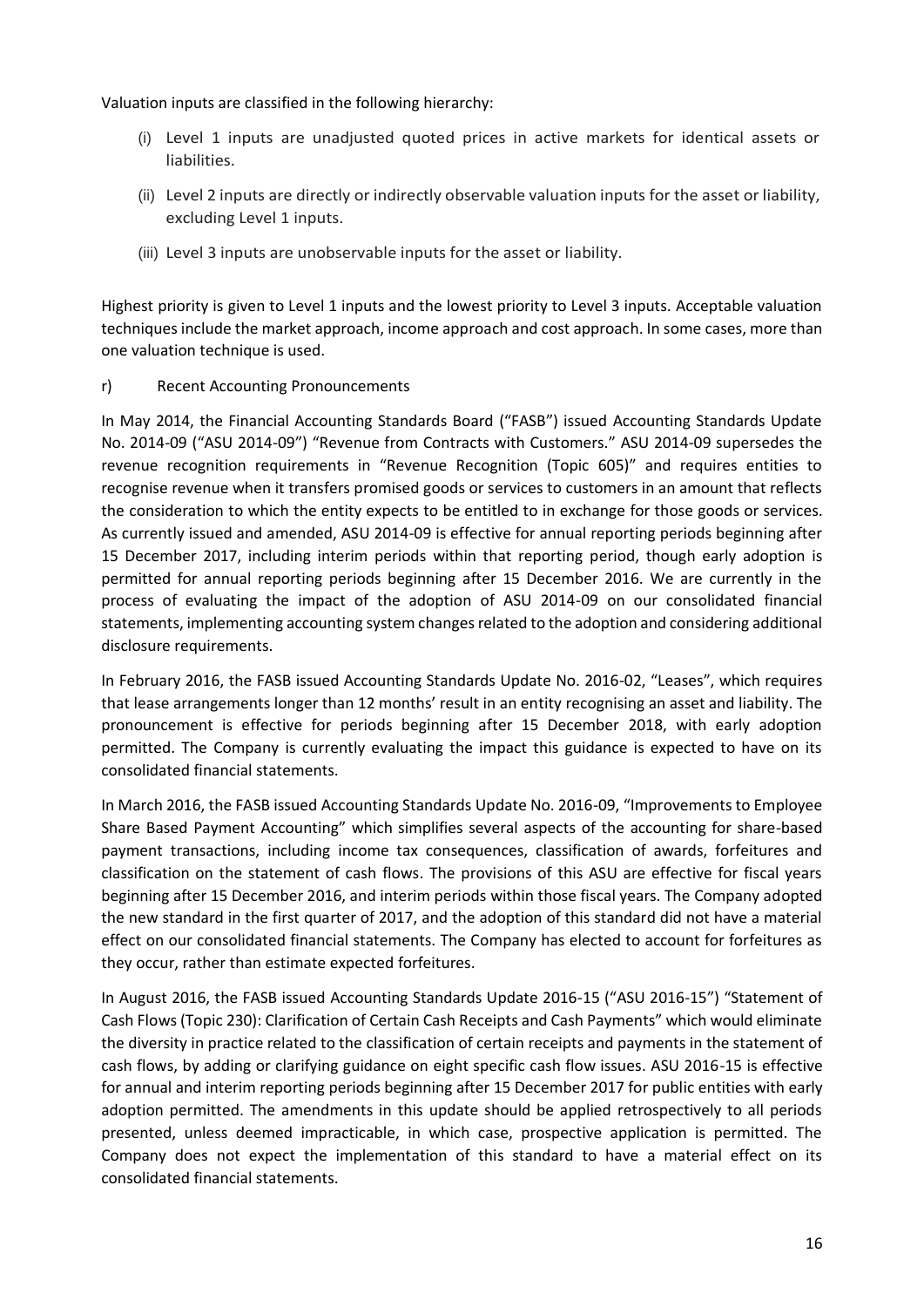In January 2017, the FASB issued Accounting Standards Update No. 2017-04 ("ASU 2017-04") "Intangibles - Goodwill and Other (Topic 350): Simplifying the Accounting for Goodwill Impairment." ASU 2017-04 removes the requirement to perform a hypothetical purchase price allocation to measure goodwill impairment. A goodwill impairment will now be the amount by which a reporting unit's carrying value exceeds its fair value, not to exceed the carrying amount of goodwill. ASU 2017-04 is effective for annual periods and interim periods within those annual periods beginning after 15 December 2019, and early adoption is permitted. The Company is in the process of evaluating the impact of this standard on its consolidated financial statements.

#### s) Reclassifications

Certain reclassifications have been made to the 2017 consolidated financial statement presentation to correspond to the current period's format. These reclassifications have no effect on previously reported net income.

#### 2. Accounts Receivable

Accounts receivable consisted of the following:

|                                 | As of        | As of        | As of       |
|---------------------------------|--------------|--------------|-------------|
|                                 | 30 June 2018 | 30 June 2017 | 31 December |
|                                 | (Unaudited)  | (Unaudited)  | 2017        |
|                                 | \$000        | \$000        | \$000       |
|                                 |              |              |             |
| Trade accounts receivable       | 2,416        | 2,313        | 1,683       |
| Allowance for doubtful accounts | (7)          | (40)         | (29)        |
|                                 |              |              |             |
|                                 | 2,409        | 2,273        | 1,654       |

# 3. Goodwill and Other Intangible Assets

Goodwill and other intangible assets were comprised of the following at 30 June 2018 (unaudited):

|                           |                 | Gross Cost         |                    |                          |                 |                          | <b>Accumulated Amortisation</b> |                   |                          |                     |
|---------------------------|-----------------|--------------------|--------------------|--------------------------|-----------------|--------------------------|---------------------------------|-------------------|--------------------------|---------------------|
|                           | Life<br>(years) | Beginning<br>\$000 | Additions<br>\$000 | Disposal<br>\$000        | Ending<br>\$000 | Beginning<br>\$000       | Additions<br>\$000              | Disposal<br>\$000 | Ending<br>\$000          | <b>Net</b><br>\$000 |
| Goodwill                  | Indefinite      | 2,283              | $\overline{a}$     | $\overline{\phantom{a}}$ | 2,283           | $\overline{\phantom{a}}$ | <b>1</b>                        | ٠                 | $\overline{\phantom{0}}$ | 2,283               |
| Software<br>Development   | 3               | 2,883              | 311                | $\overline{\phantom{a}}$ | 3,194           | 1,675                    | 452                             | ۰                 | 2,127                    | 1,067               |
| Customer<br>Relationships |                 | 1,673              | ٠                  | ٠                        | 1,673           | 717                      | 119                             | $\sim$            | 836                      | 837                 |
|                           |                 | 6,839              | 311                | ٠                        | 7,150           | 2,392                    | 571                             | ٠                 | 2,963                    | 4,187               |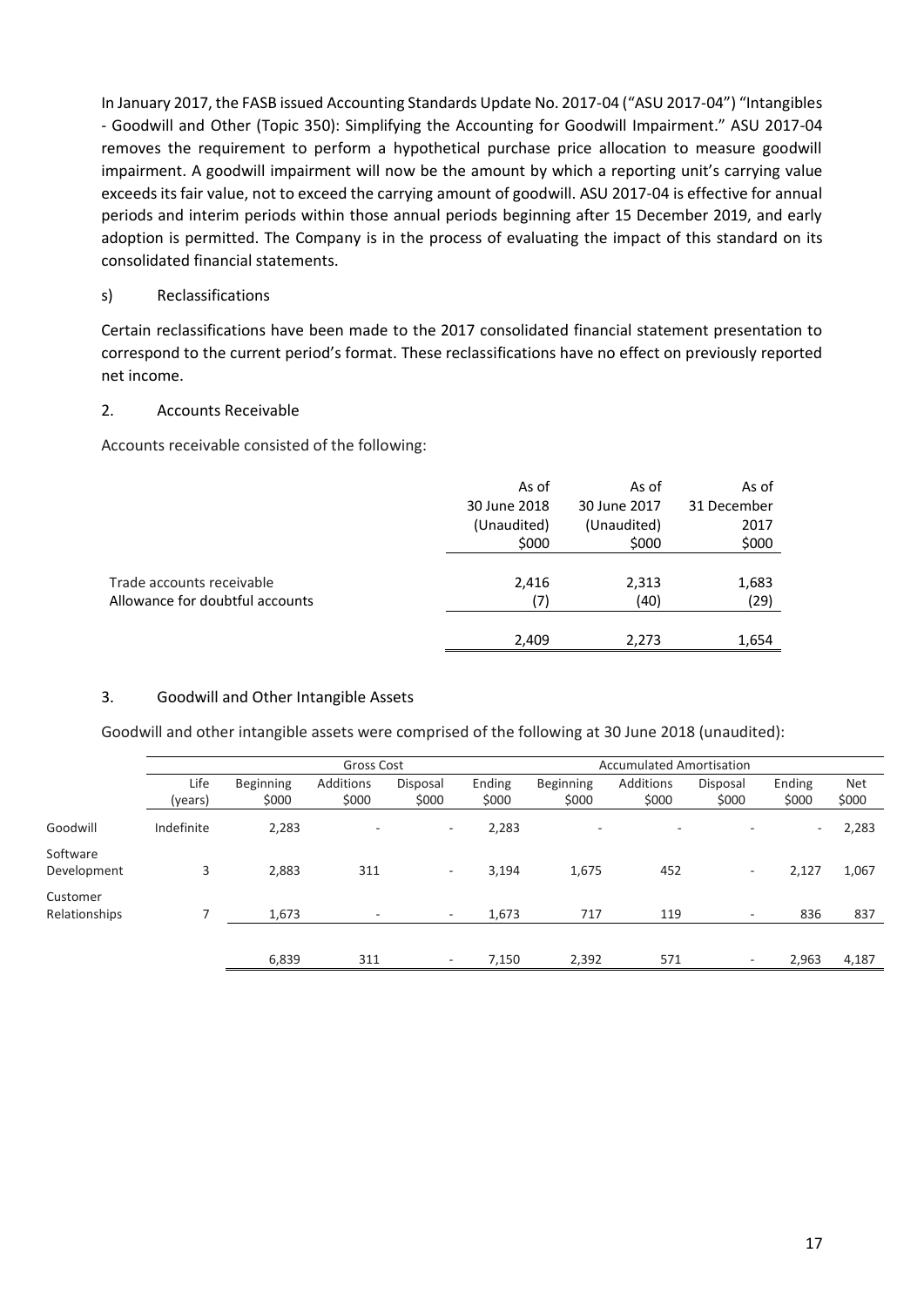Goodwill and other intangible assets were comprised of the following at 30 June 2017 (unaudited):

|                           | Gross Cost      |                           |                           |                   |                 | <b>Accumulated Amortisation</b> |                           |                   |                 |                     |
|---------------------------|-----------------|---------------------------|---------------------------|-------------------|-----------------|---------------------------------|---------------------------|-------------------|-----------------|---------------------|
|                           | Life<br>(years) | <b>Beginning</b><br>\$000 | <b>Additions</b><br>\$000 | Disposal<br>\$000 | Ending<br>\$000 | Beginning<br>\$000              | <b>Additions</b><br>\$000 | Disposal<br>\$000 | Ending<br>\$000 | <b>Net</b><br>\$000 |
| Goodwill                  | Indefinite      | 2,283                     | $\sim$                    | ۰.                | 2,283           | $\overline{\phantom{a}}$        | $\overline{\phantom{a}}$  | ۰                 | $\sim$          | 2,283               |
| Software<br>Development   | 3               | 2,963                     | 383                       | (329)             | 3,017           | 1,465                           | 499                       | (329)             | 1,635           | 1,382               |
| Customer<br>Relationships |                 | 1,673                     | $\sim$                    | $\sim$            | 1,673           | 478                             | 119                       | ٠                 | 597             | 1,076               |
|                           |                 | 6,919                     | 383                       | (329)             | 6,973           | 1,943                           | 618                       | (329)             | 2,232           | 4,741               |

Goodwill and other intangible assets were comprised of the following at 31 December 2017:

|                           |            | Gross Cost       |           |          |        | <b>Accumulated Amortisation</b> |                          |          |                          |            |
|---------------------------|------------|------------------|-----------|----------|--------|---------------------------------|--------------------------|----------|--------------------------|------------|
|                           | Life       | <b>Beginning</b> | Additions | Disposal | Ending | <b>Beginning</b>                | Additions                | Disposal | Ending                   | <b>Net</b> |
|                           | (years)    | \$000            | \$000     | \$000    | \$000  | \$000                           | \$000                    | \$000    | \$000                    | \$000      |
| Goodwill                  | Indefinite | 2,283            |           | $\sim$   | 2,283  | $\overline{\phantom{a}}$        | $\overline{\phantom{a}}$ |          | $\overline{\phantom{a}}$ | 2,283      |
| Software<br>Development   | 3          | 2,963            | 712       | (792)    | 2,883  | 1,465                           | 1,002                    | (792)    | 1,675                    | 1,208      |
| Customer<br>Relationships |            | 1,673            | ۰.        | ٠        | 1,673  | 478                             | 239                      | ۰.       | 717                      | 956        |
|                           |            |                  |           |          |        |                                 |                          |          |                          |            |
|                           |            | 6,919            | 712       | (792)    | 6,839  | 1,943                           | 1,241                    | (792)    | 2,392                    | 4,447      |

Approximate aggregate future amortisation expense is as follows:

Year Ending 30 June:

|      | Amount<br>\$000 |
|------|-----------------|
|      |                 |
| 2019 | 875             |
| 2020 | 580             |
| 2021 | 334             |
| 2022 | 115             |
|      |                 |
|      | 1,904           |

#### 4. Commitments and Contingencies

#### • Operating Leases

The Company leases office space and equipment. The lease agreements expire on various dates through February 2022.

Minimum lease payments under operating leases are recognised on a straight-line basis over the term of the lease including any periods of free rent for payment terms subject to escalation. Aggregate rent, common area maintenance charges and property tax expense for the six months ended 30 June 2018 and 2017, and the year ended 31 December 2017 was approximately \$90,000, \$101,000, and \$214,000, respectively.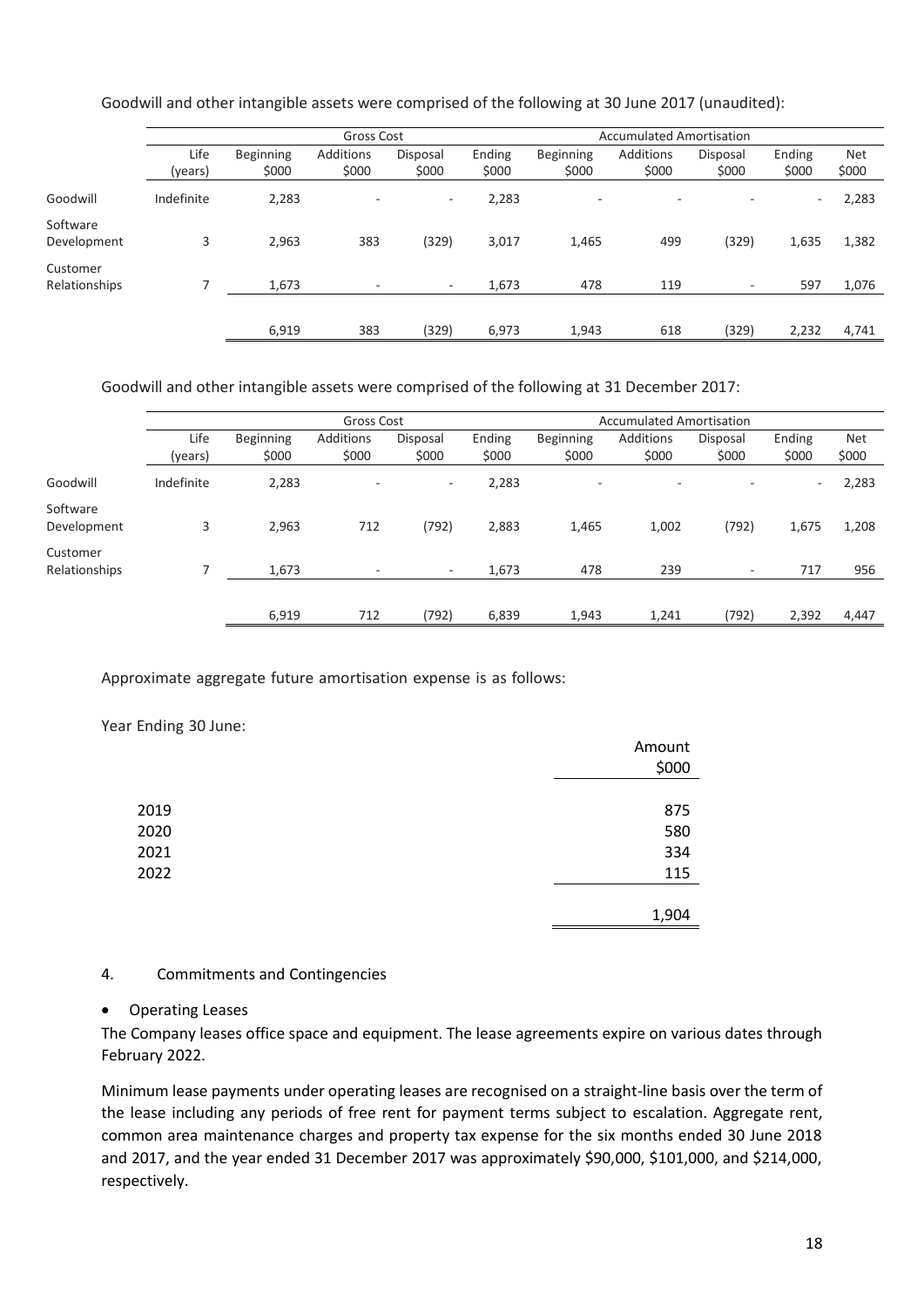At 30 June 2018, future minimum lease payments under non-cancellable operating leases were as follows:

Year Ending 30 June:

|      | Amount |
|------|--------|
|      | \$000  |
| 2019 | 134    |
| 2020 | 104    |
| 2021 | 104    |
| 2022 | 70     |
|      | 412    |

#### • Capital Leases

The Company leased computer equipment under two agreements classified as capital leases that expire through November 2018. The lease obligations bear an interest rate of up to 8.7 per cent. per annum and are payable in monthly instalments totalling \$9,334.

Assets and liabilities under capital leases are recorded at the lower of the present value of the minimum lease payments or the fair value of the assets. The assets are depreciated over the shorter of the estimated useful lives or the lease term if ownership does not transfer to the Company at the end of the lease. Depreciation of assets under capital leases is included in depreciation expense.

Computer equipment held under capital leases consisted of the following:

|                                    | As of        | As of        | As of       |
|------------------------------------|--------------|--------------|-------------|
|                                    | 30 June 2018 | 30 June 2017 | 31 December |
|                                    | (Unaudited)  | (Unaudited)  | 2017        |
|                                    | \$000        | \$000        | \$000       |
|                                    |              |              |             |
| Cost of equipment and installation | 390          | 390          | 390         |
| Less: accumulated depreciation     | (375)        | (287)        | (337)       |
|                                    |              |              |             |
|                                    | 15           | 103          | 53          |
|                                    |              |              |             |

At 30 June 2018, future minimum lease payments under capital lease agreements consist of the following:

Year Ending 30 June:

|                       | Amount |
|-----------------------|--------|
|                       | \$000  |
| 2019                  | 19     |
| Less: interest        | 1      |
|                       |        |
|                       | 18     |
| Less: current portion | 18)    |
|                       |        |
|                       |        |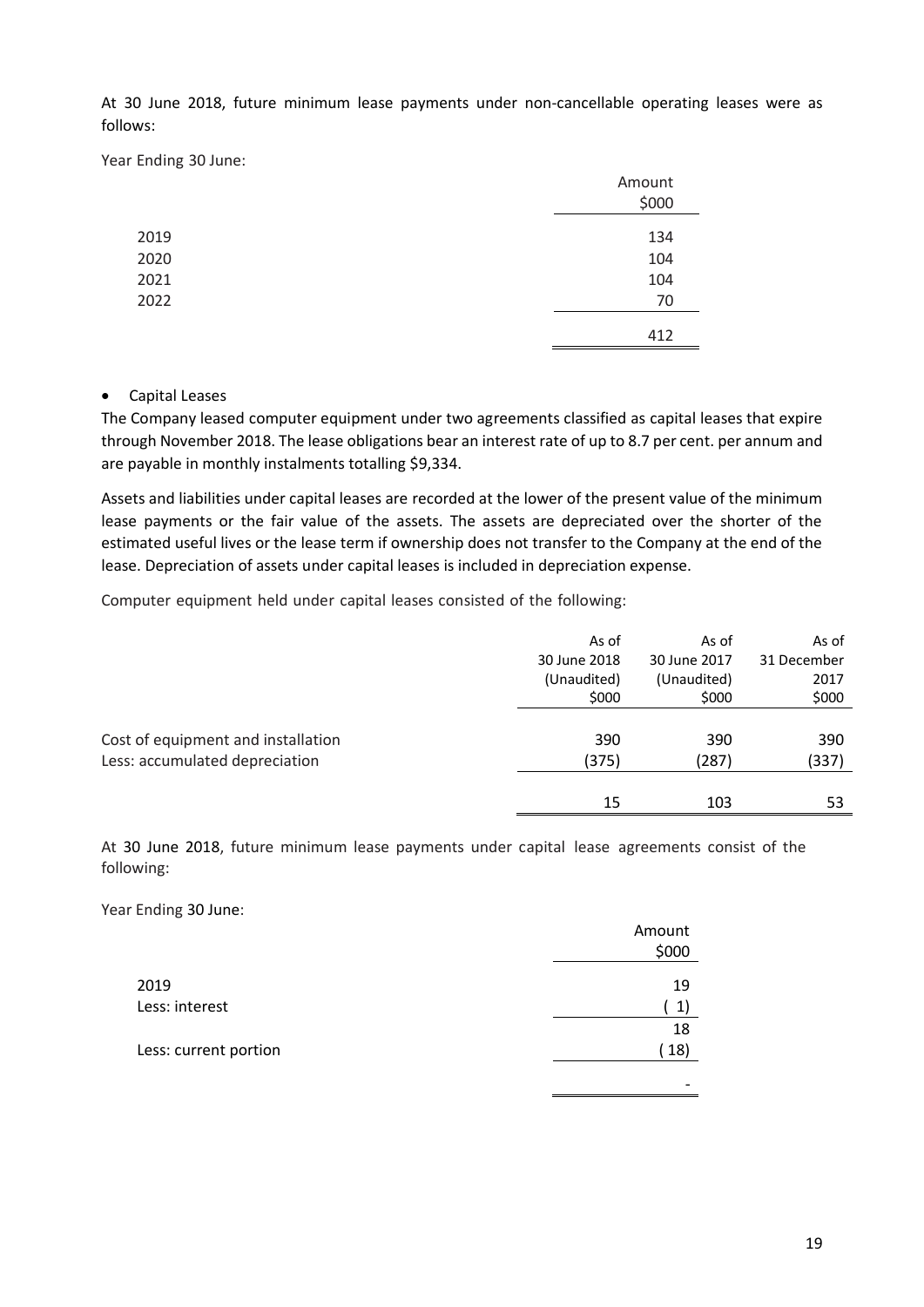# • Board of Directors Fees

Effective 30 May 2014, the Company contracts with two non-executive directors ("NEDs") for 3-year terms subjective to renewal for successive one-year periods. The Company pays approximately \$100,000 per annum to the NEDs. For the six months ended 30 June 2018 and 2017, and the year ended 31 December 2017, director fees were approximately \$50,000, \$50,000 and \$100,000, respectively. Options granted to the NEDs were approximately 72,000 shares, vested over a one-year term (see Note 8).

• Long-Term Vendor Commitment

In November 2014, the Company executed a three-year vendor contract for data centre and related services, requiring an annual fee of approximately \$172,000, payable in equal monthly instalments in advance through January 2018. The contract was terminated early in November 2017.

#### 5. Income Taxes

Tax effects of temporary differences are as follows:

|                                                | As of        | As of        | As of       |
|------------------------------------------------|--------------|--------------|-------------|
|                                                | 30 June 2018 | 30 June 2017 | 31 December |
|                                                | (Unaudited)  | (Unaudited)  | 2017        |
|                                                | \$000        | \$000        | \$000       |
| Non-current deferred tax assets (liabilities): |              |              |             |
| Allowance for doubtful accounts                | 2            | 10           |             |
| Prepaid expenses                               | (48)         | (14)         | (10)        |
| Amortisation of software development           | (251)        | (536)        | (283)       |
| Amortisation of other intangible assets        | 126          | 122          | 108         |
| Amortisation of goodwill                       | (118)        | 142)         | (100)       |
| <b>Accrued liabilities</b>                     | 10           | 18           | 11          |
| Deferred revenue                               |              |              |             |
| Basis differences in property and equipment    | (1)          | 42)          | (11)        |
| Net operating losses                           | 1,188        | 2,305        | 1,827       |
| Stock-based compensation                       | 94           | 113          | 89          |
| Tax credits                                    | 190          | 154          | 203         |
| Other adjustments                              | 9            | 2)           | 8           |
| Total non-current                              | 1,201        | 1,986        | 1,849       |
| Less: valuation allowance                      | (1, 326)     | (2,128)      | (1,949)     |
| Net deferred tax assets (liabilities)          | (125)        | (142)        | (100)       |

Deferred tax assets and liabilities are recognised for the expected tax consequences of temporary differences between the book and tax bases of the Company's assets and liabilities. Valuation allowances are recorded to reduce deferred tax assets when it is more likely than not that a tax benefit will not be realised. Management does not expect deferred tax assets to be fully realised in future years. Therefore, a valuation allowance has been recorded.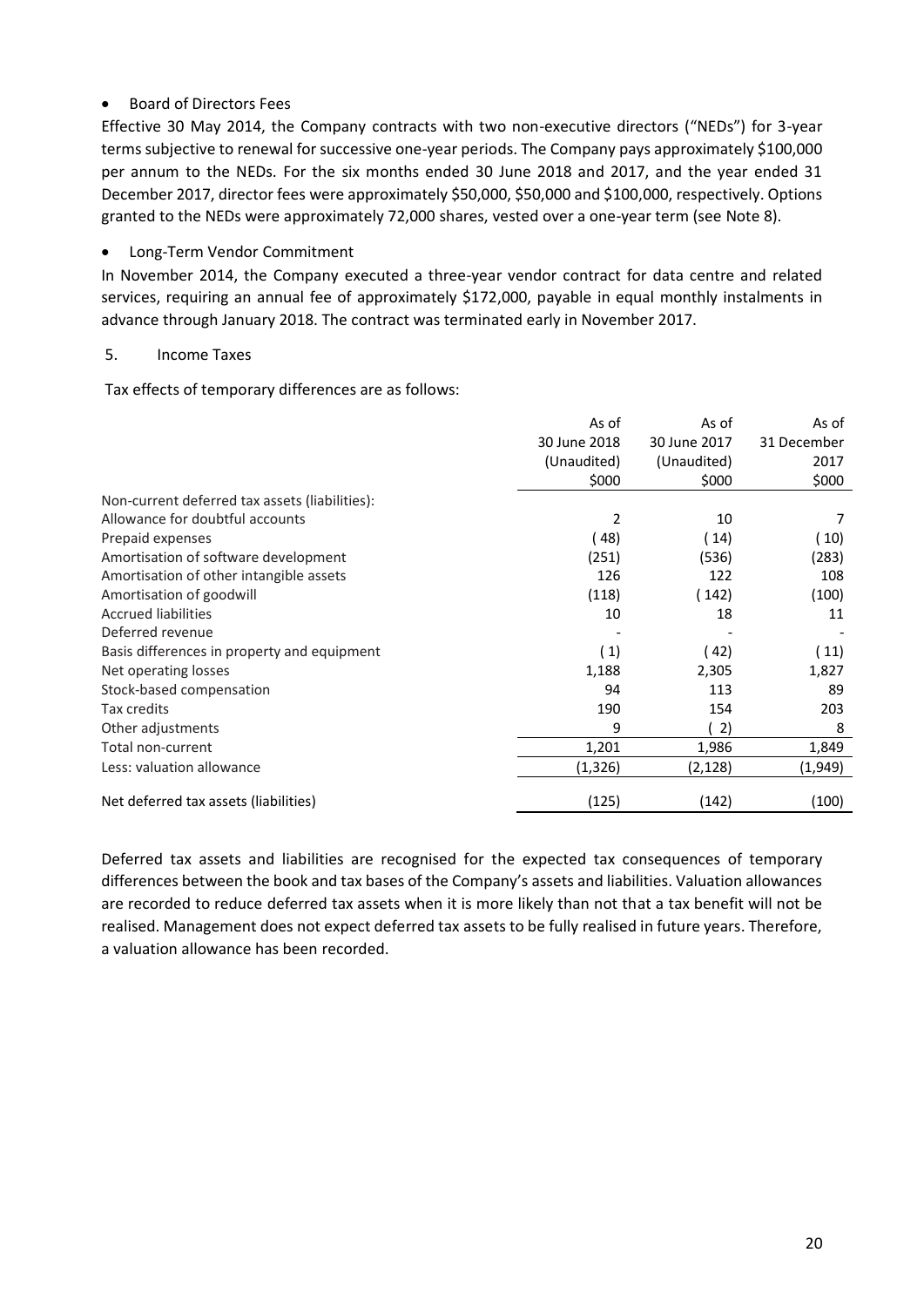The components of the provision for income taxes are as follows:

|                                  | Six Months   | Six Months   | Year Ended  |
|----------------------------------|--------------|--------------|-------------|
|                                  | Ended        | Ended        | 31 December |
|                                  | 30 June 2018 | 30 June 2017 | 2017        |
|                                  | (Unaudited)  | (Unaudited)  |             |
|                                  | \$000        | \$000        |             |
| Current tax expense:             |              |              |             |
| Federal                          |              |              |             |
| State                            | (3)          | 8            | 8           |
|                                  | (3)          | 8            | 8           |
| Deferred tax expense:            |              |              |             |
| Federal                          | 24           | 43           | 1           |
| State                            |              |              |             |
|                                  | 24           | 43           | 1           |
| Total provision for income taxes | 21           | 51           | 9           |

The effective income tax rate differs from the federal statutory income tax rate due to state income taxes, certain non-deductible expenses and a decrease of approximately \$623,000 in the valuation allowance for the period.

On 22 December 2017, the Tax Cuts and Jobs Act ("TCJA") was signed into law. Among other provisions, the TCJA reduces the U.S. federal corporate tax rate from 35% to 21% effective in 2018. As of 30 June 2018, the Company has not completed the required accounting for all of the tax effects of enactment of the TCJA. Accordingly, we have elected to apply the guidance in SEC Staff Accounting Bulletin No. 118, which permits recognising provisional amounts when the accounting for the TCJA under FASB ASC 740 is not complete at the time financial statements for the year ended 31 December 2017 are issued. For certain items, the Company has been able to make reasonable estimates of the effects on deferred tax assets and liabilities, however, the full valuation allowance on the deferred taxes as of 31 December 2017 cause the rate change to have no net rate impact on the financial statements. Deferred tax assets and liabilities have been remeasured and adjusted based on the new 21% rate, which is the rate at which they are expected to reverse in subsequent years. We have not completed our analysis in respect of other provisions of the TCJA. Upon completion of that analysis and the required accounting for all effects of the TCJA, additional amounts will be recognised, and it is possible that the provisional amounts that were recorded in 2017 may be revised, increased or decreased.

At 30 June 2018, the Company had approximately \$8,032,000 in net operating loss carryforwards ("NOL") available to use against taxable income. The NOLs expire through 2037.

At 30 June 2018, the Company had approximately \$175,000 in federal research and development ("R&D") credits available to use against taxable income. The R&D credits will begin to expire starting in 2034.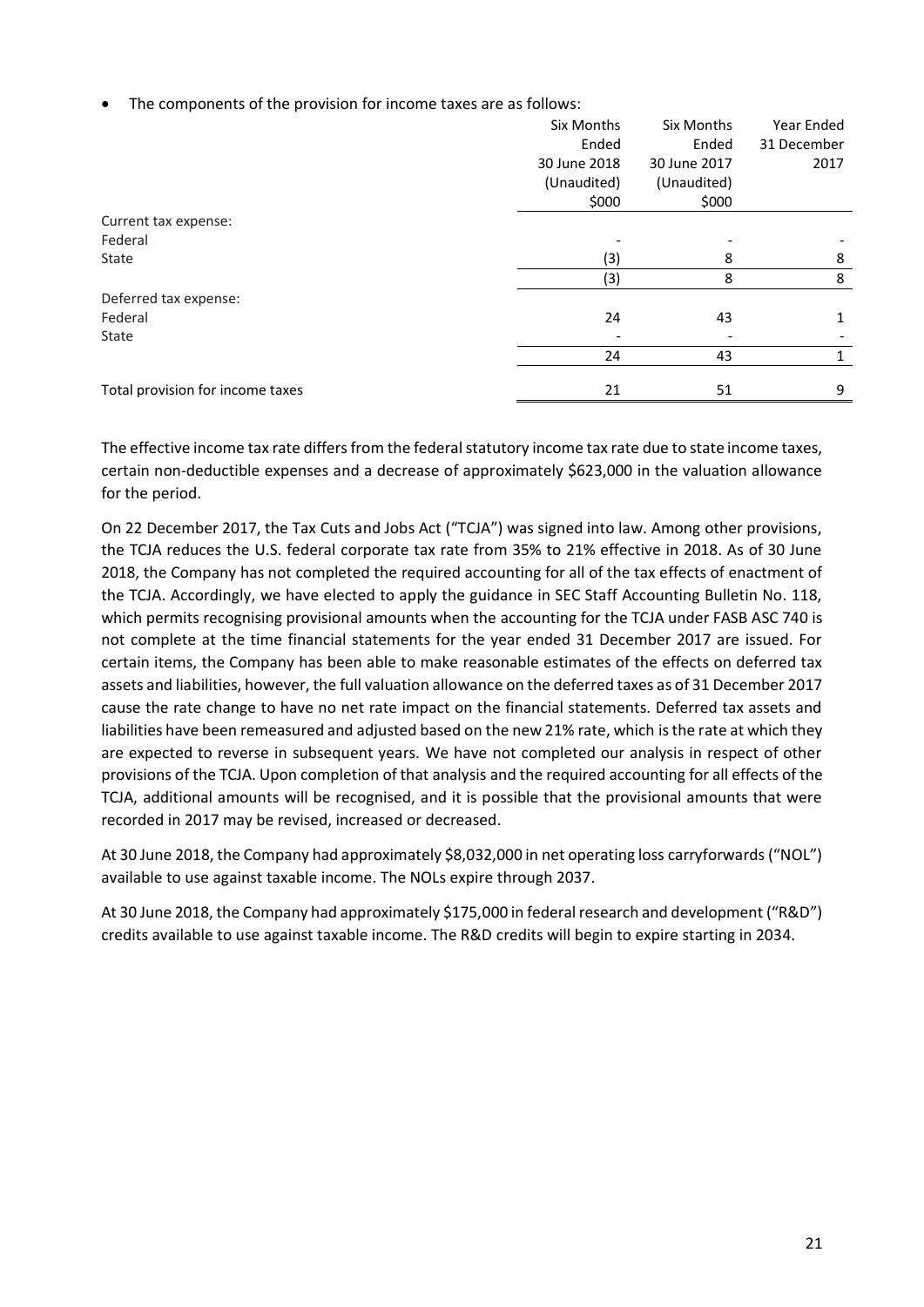# 6. Revolving Line Facility

In October 2017, the Company obtained a revolving line facility agreement with a Lender ("Revolving Line") to borrow up to \$5,000,000, accruing interest of Prime plus up to 1.75% per annum, payable monthly. The Revolving Line is also subject to an unused revolving line facility fee of 0.375% per annum, payable monthly, on the average unused portion. The Revolving Line is secured by all assets of the Company and matures on 19 October 2019. A stock warrant to purchase 90,755 shares of Ordinary Shares was granted to the Lender as consideration. At 30 June 2018, the outstanding balance on the revolving line was \$0.

# 7. Stockholders' Equity

The Board has authorised 100,000,000 shares of Ordinary Shares, \$0.0001 par value. As of 30 June 2018 and 2017, and 31 December 2017, there were 36,302,900 shares issued and outstanding.

# 8. Stock-Based Compensation

In June 2014, the Board adopted the 2014 Share Option and Incentive Plan (the "Plan") that authorised the Board to grant options and restricted stock to employees and directors to acquire up to 3,000,000 shares of the Company's Ordinary Shares. The option price generally may not be less than the underlying stock's fair market value on the date of the grant. The options generally vest rateably up to a three-year period beginning the date of grant and expire as determined by the Board, but not more than 10 years from the date of grant. The amounts granted each calendar year is limited depending on certain terms of the Plan. As of 30 June 2018, approximately 2,523,000 shares remain available for grant under the Plan. The Plan terminates in June 2024.

The following table summarises activity of the Company's stock options during the six months ended 30 June 2018 and 2017, and the year ended 31 December 2017:

|                                                    |               | Weighted-             |
|----------------------------------------------------|---------------|-----------------------|
|                                                    |               | Average               |
|                                                    | <b>Shares</b> | <b>Exercise Price</b> |
| Outstanding at 1 January 2017                      | 1,866,165     | \$0.86                |
| Granted                                            |               |                       |
| Forfeited or cancelled                             | (18,000)      | \$0.97                |
| Outstanding at 30 June 2017 (unaudited)<br>Granted | 1,848,165     | \$0.86                |
| Forfeited or cancelled                             | (72,000)      | \$0.93                |
| Outstanding at 31 December 2017                    | 1,776,165     | \$0.86                |
| Granted                                            | 100,000       | \$0.60                |
| Forfeited or cancelled                             | (1,399,000)   | \$0.89                |
| Outstanding at 30 June 2018 (unaudited)            | 477,165       | \$0.58                |
| Exercisable at 30 June 2018 (unaudited)            | 342,165       | \$0.60                |
| Exercisable at 31 December 2017                    | 1,391,165     | \$0.92                |
| Exercisable at 30 June 2017 (unaudited)            | 490,165       | \$0.77                |

As of 30 June 2018, there was approximately \$9,000 of total unrecognised compensation costs related to unvested stock options, which is expected to be recognised over a weighted-average period of 0.50 years. To the extent the actual forfeiture rate is different from what we have estimated, stock-based compensation expense related to these awards will be different from our expectations.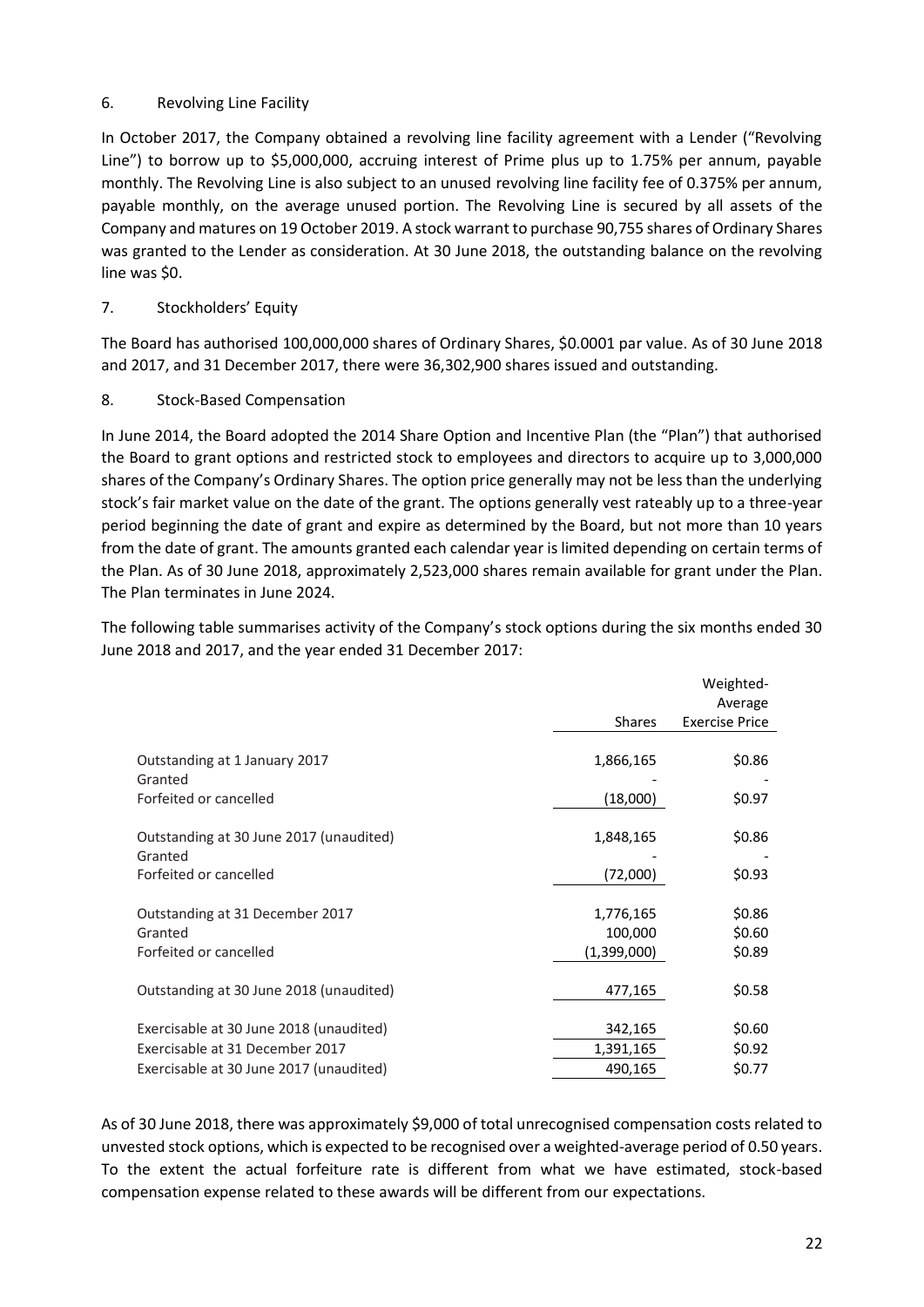The following assumptions were used for the Black-Scholes option pricing model:

|                                             | 2 Jan 2018 | 4 Jan 2016 |
|---------------------------------------------|------------|------------|
|                                             |            |            |
| Weighted-average fair value on day of grant | \$0.23     | \$0.14     |
| Risk-free interest rate                     | 2.69%      | 1.00%      |
| Expected dividend yield                     | 0.00%      | $0.00\%$   |
| Expected volatility                         | 37.97%     | 32.90%     |
| Weighted-average expected life of option    | 5.00 years | 4.00 years |

#### 9. Stock Warrant

In conjunction with the executed Revolving Line in October 2017 (see Note 6), the Company issued a stock warrant as consideration to the Lender to purchase 90,755 shares of Ordinary Shares at \$0.59 per share. The warrant expires in October 2027 and is fully vested; if the fair market value of an Ordinary Share is greater than the exercise price on the Expiration Date, the stock warrant will automatically be deemed exercised.

 $19.9 \times 19.22$ 

The following assumptions were used for the Black-Scholes warrant pricing model:

| Weighted-average fair value on day of grant |            |
|---------------------------------------------|------------|
|                                             |            |
|                                             | \$0.22     |
| Risk-free interest rate                     | 2.69%      |
| Expected dividend yield                     | 0.00%      |
| Expected volatility                         | 37.97%     |
| Weighted-average expected life of warrant   | 5.00 years |

#### 10. Earnings Per Share

Basic earnings per share is computed by dividing net income by the weighted average number of shares of common stock outstanding during the period. Diluted earnings per share is computed by dividing net income by the weighted average number of shares of common stock and common stock equivalents outstanding during the period. Dilutive common stock equivalents represent shares issuable upon assumed exercise of stock options.

|                                                                  | Six Months           | Six Months           | Year Ended  |
|------------------------------------------------------------------|----------------------|----------------------|-------------|
|                                                                  | Ended                | Ended                | 31 December |
|                                                                  | 30 June 2018         | 30 June 2017         | 2017        |
|                                                                  | (Unaudited)<br>\$000 | (Unaudited)<br>\$000 |             |
| Basic income per share                                           | (50.02)              | (50.03)              | (\$0.05)    |
| Diluted income per share                                         | (50.02)              | (50.03)              | (50.05)     |
| Weighted-average common shares outstanding:<br>Basic and diluted | 36,302,900           | 36,302,900           | 36,302,900  |